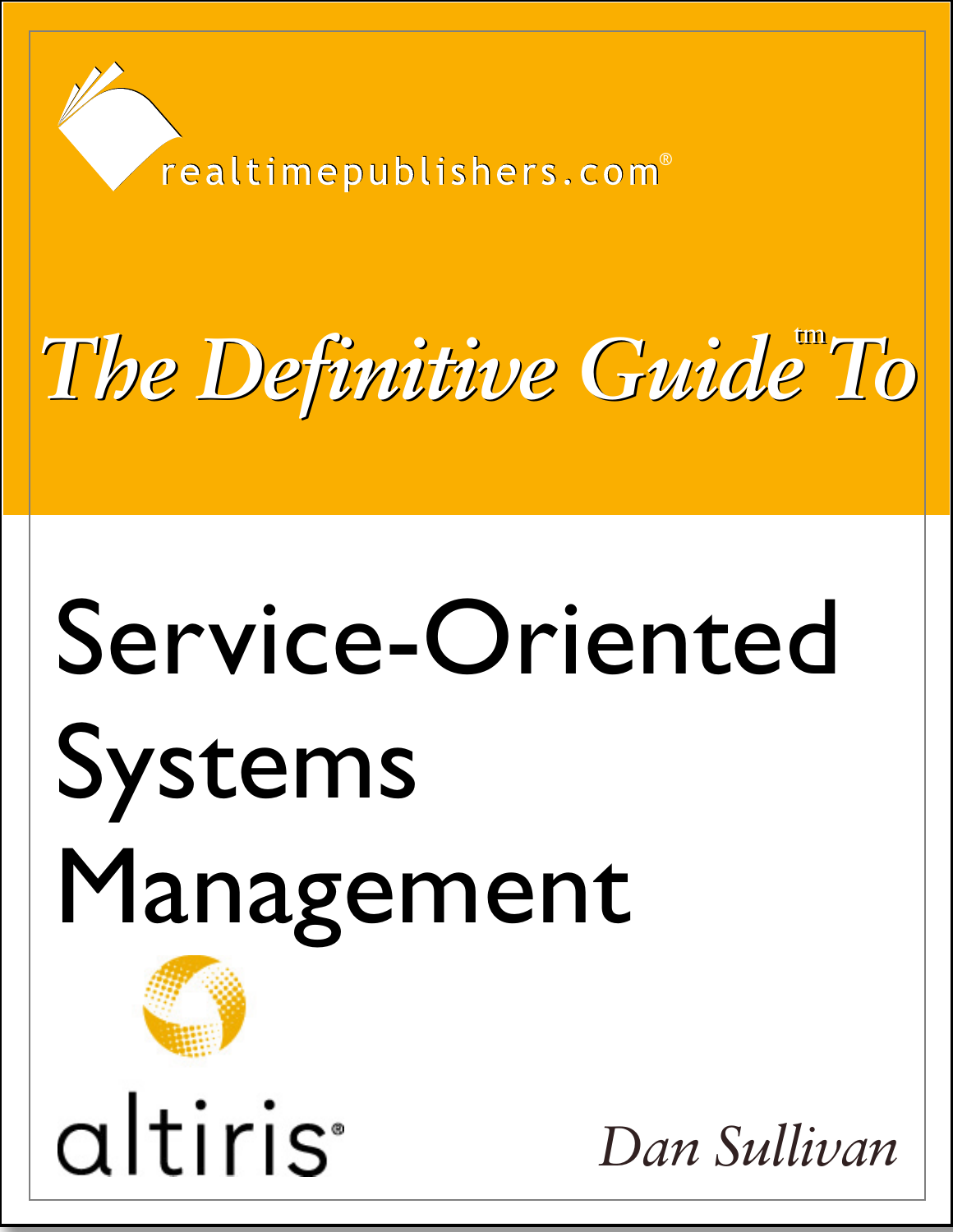| Chapter 3: Industry Standard Practices and Service-Oriented Management47 |  |
|--------------------------------------------------------------------------|--|
|                                                                          |  |
|                                                                          |  |
|                                                                          |  |
|                                                                          |  |
|                                                                          |  |
|                                                                          |  |
|                                                                          |  |
|                                                                          |  |
|                                                                          |  |
|                                                                          |  |
|                                                                          |  |
|                                                                          |  |
|                                                                          |  |
|                                                                          |  |
|                                                                          |  |
|                                                                          |  |
|                                                                          |  |
|                                                                          |  |
|                                                                          |  |
|                                                                          |  |
|                                                                          |  |
|                                                                          |  |
|                                                                          |  |
|                                                                          |  |
|                                                                          |  |
|                                                                          |  |
|                                                                          |  |
|                                                                          |  |
|                                                                          |  |



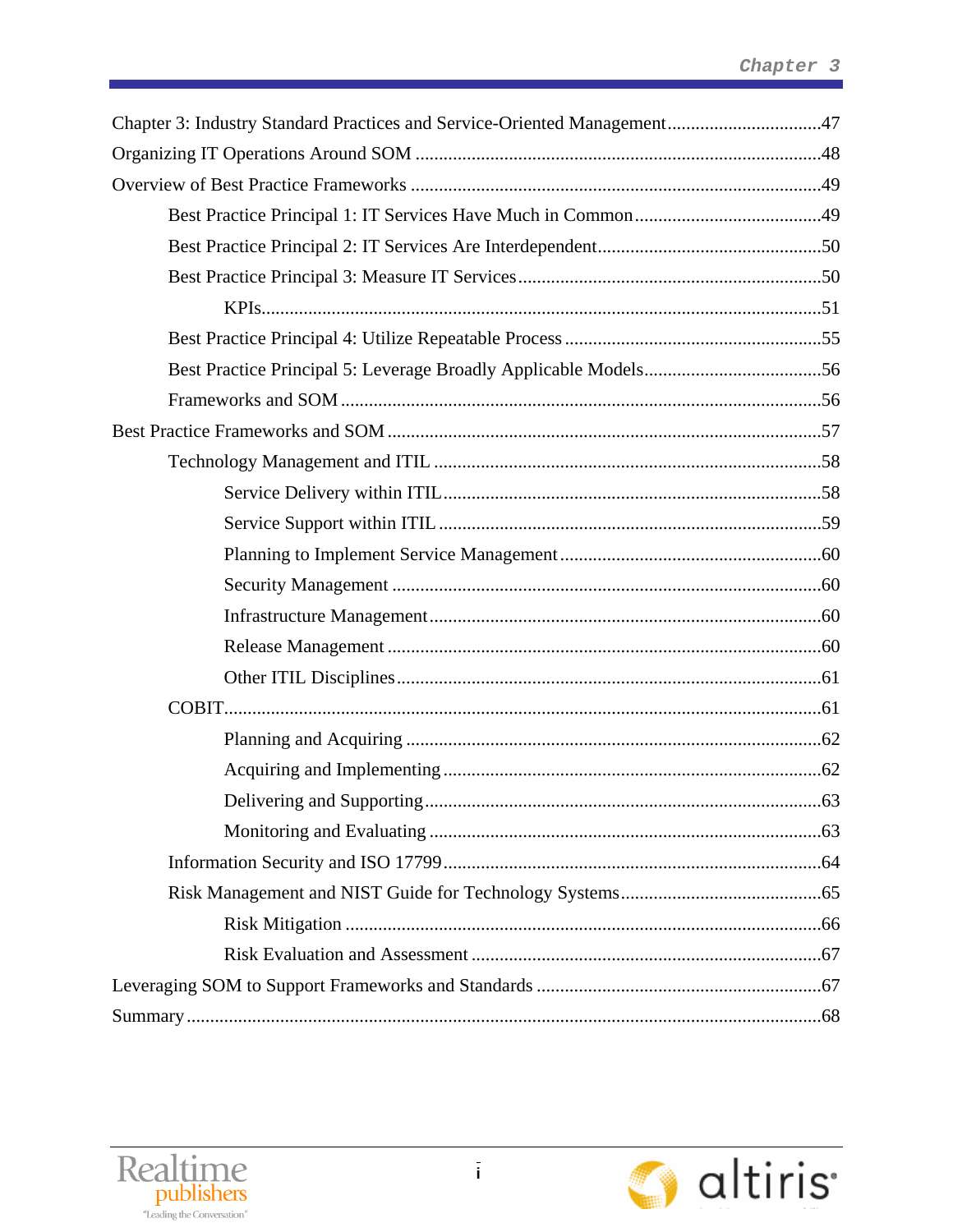#### *Copyright Statement*

© 2006 Realtimepublishers.com, Inc. All rights reserved. This site contains materials that have been created, developed, or commissioned by, and published with the permission of, Realtimepublishers.com, Inc. (the "Materials") and this site and any such Materials are protected by international copyright and trademark laws.

THE MATERIALS ARE PROVIDED "AS IS" WITHOUT WARRANTY OF ANY KIND, EITHER EXPRESS OR IMPLIED, INCLUDING BUT NOT LIMITED TO, THE IMPLIED WARRANTIES OF MERCHANTABILITY, FITNESS FOR A PARTICULAR PURPOSE, TITLE AND NON-INFRINGEMENT. The Materials are subject to change without notice and do not represent a commitment on the part of Realtimepublishers.com, Inc or its web site sponsors. In no event shall Realtimepublishers.com, Inc. or its web site sponsors be held liable for technical or editorial errors or omissions contained in the Materials, including without limitation, for any direct, indirect, incidental, special, exemplary or consequential damages whatsoever resulting from the use of any information contained in the Materials.

The Materials (including but not limited to the text, images, audio, and/or video) may not be copied, reproduced, republished, uploaded, posted, transmitted, or distributed in any way, in whole or in part, except that one copy may be downloaded for your personal, noncommercial use on a single computer. In connection with such use, you may not modify or obscure any copyright or other proprietary notice.

The Materials may contain trademarks, services marks and logos that are the property of third parties. You are not permitted to use these trademarks, services marks or logos without prior written consent of such third parties.

Realtimepublishers.com and the Realtimepublishers logo are registered in the US Patent & Trademark Office. All other product or service names are the property of their respective owners.

If you have any questions about these terms, or if you would like information about licensing materials from Realtimepublishers.com, please contact us via e-mail at [info@realtimepublishers.com](mailto:info@realtimepublishers.com).



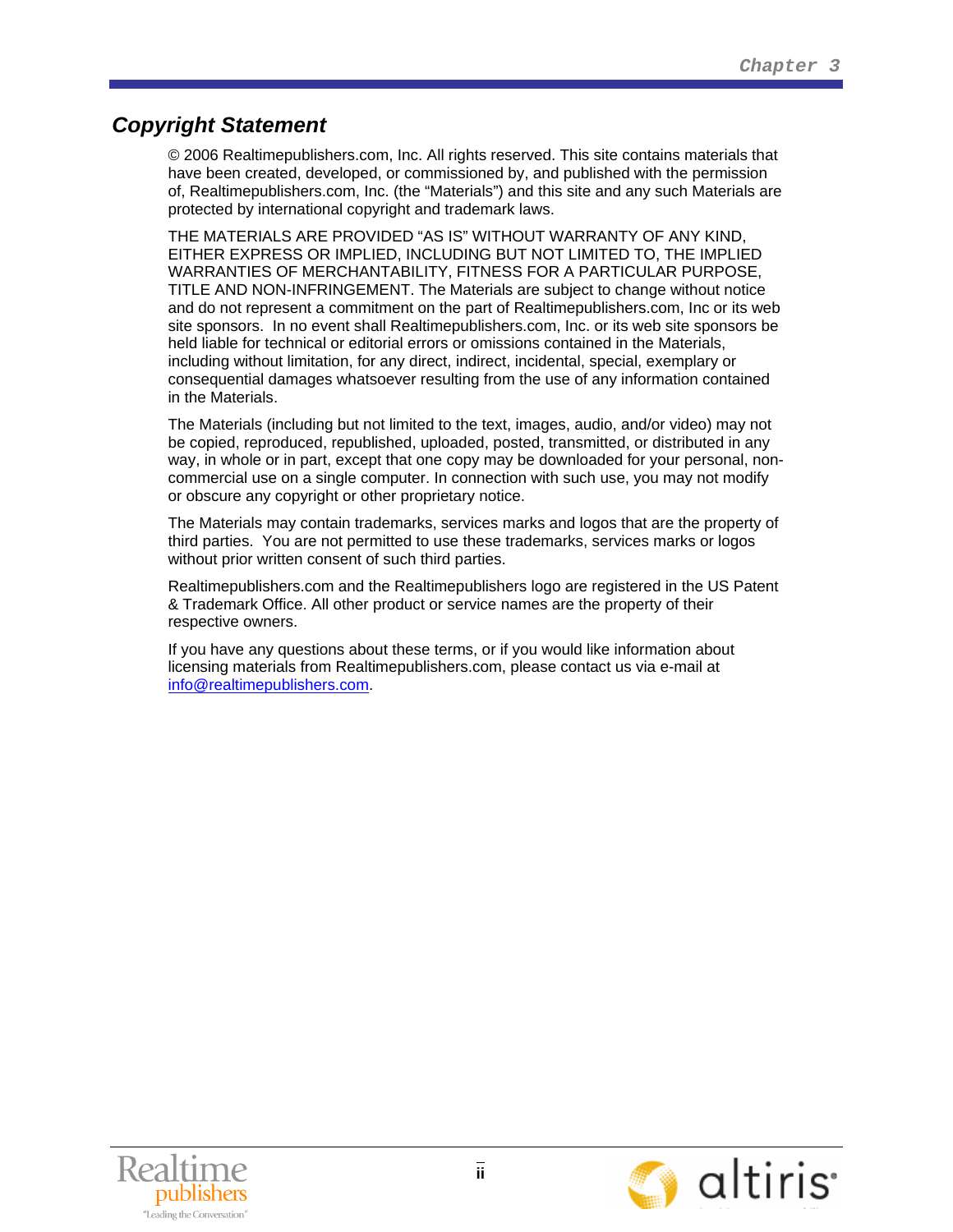<span id="page-3-0"></span>[**Editor's Note:** This eBook was downloaded from Realtime Nexus—The Digital Library. All leading technology guides from Realtimepublishers can be found at [http://nexus.realtimepublishers.com.](http://nexus.realtimepublishers.com/)]

# **Chapter 3: Industry Standard Practices and Service-Oriented Management**

Civilizations advance by preserving, passing on, and building upon existing knowledge. If we had not leveraged the advances of previous generations, our world would be a far different place. In a similar fashion, although on a far less expansive scale, IT practitioners have developed, formalized, and documented best practices in several areas related to managing IT services, particularly in the following arenas:

- Technology management
- Governance
- Security
- Risk management

Starting with best practices saves us from "reinventing the wheel" with commonly required procedures and methodologies. Many of us would never think of building computers from scratch when we can buy them off the shelf, perhaps with some customization. In the same way, we can take a number of best practices and adapt them to our organizational requirements without reasoning from first principals to determine the best way to accommodate change, plan for capital spending, secure the infrastructure, and a host of other tasks demanded of IT managers and systems administrators.

This chapter will begin with a brief discussion of the need for organizational frameworks and standards. It then provides an overview of four broadly applicable standards:

- IT Infrastructure Library (ITIL)
- Control Objectives for Information and related Technology (COBIT)
- ISO 17799 security standards
- National Institute of Standards (NIST) Guide for Technology Systems related to risk management

The chapter concludes with a discussion on the contribution these frameworks make to the practice of service-oriented management (SOM) practices.



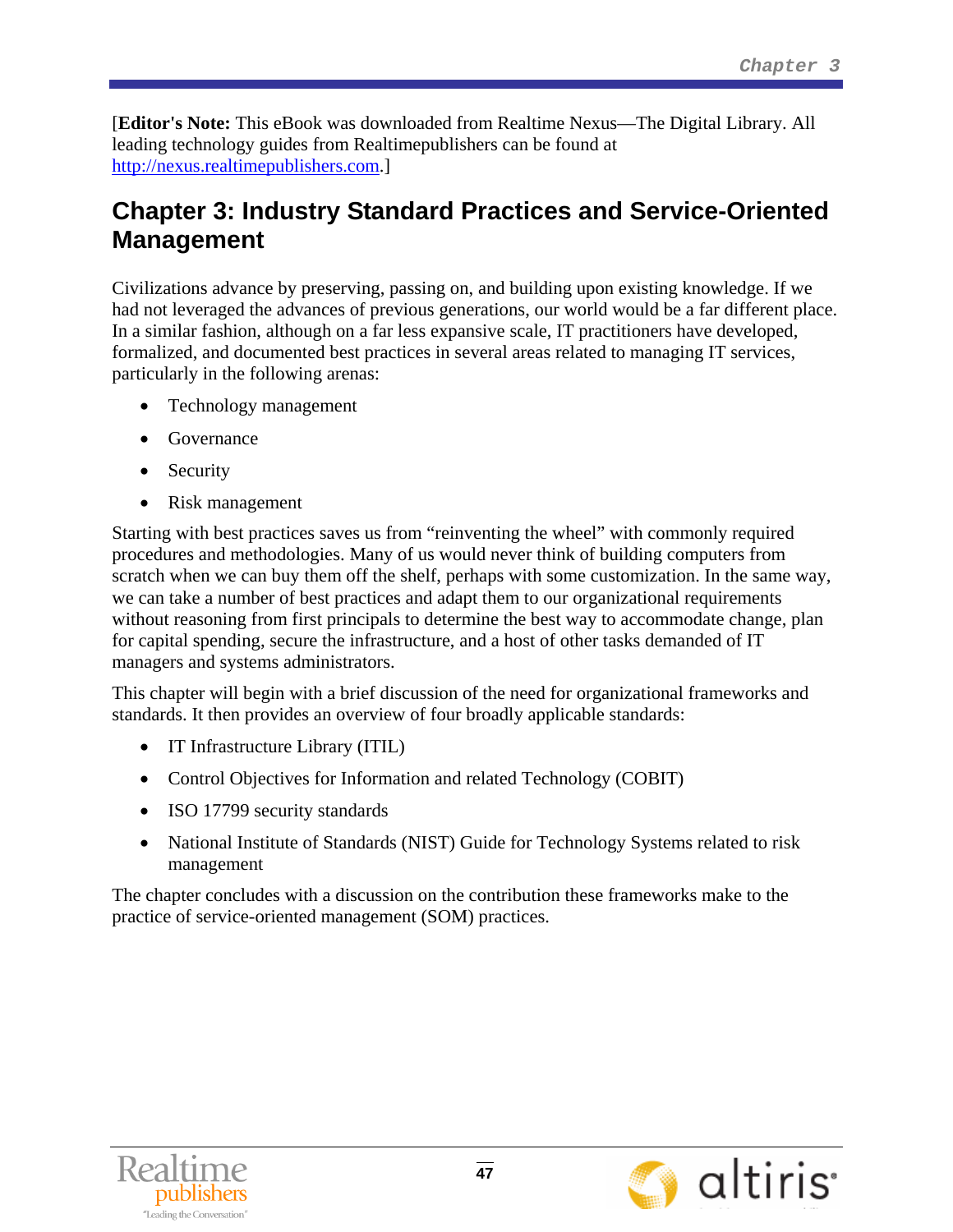# <span id="page-4-0"></span>**Organizing IT Operations Around SOM**

The skills required to manage IT services are a mosaic of technical, business, and organizational talents that can take years to acquire, develop, and hone. Some can be taught; some we learn the hard way. Regardless of how one learns how to manage IT services, to successfully control and protect complex IT operations, we have to know a few things:

- First, what factors within IT service operations need to be managed?
- Second, what controls must be in place to ensure those factors are managed?
- Third, how do you balance competing needs, such as the need for accessible yet secure systems?

One of the first steps to getting a handle on the complexity of managing IT services is to organize the constituent processes of IT operations into a comprehensive model. Although there many ways to organize the constituent processes, the one that is used in this guide is SOM. Within the SOM model, IT operations are divided into several distinct services:

- Network management
- Server and application management
- Client management
- Incident response
- Change control
- Monitoring and event management
- Asset management
- Application development

These divisions will appear familiar to many in IT because organizations often structure their IT departments along similar lines. For example, large organizations often employ distinct groups that manage the network, servers, and client hardware. There are also cross-functional teams to address issues that span the organizational structure. For example, change management and incident response will require expertise in all areas of IT, not just a single one.

In addition to following common organizational structures, the SOM model fits well with best practice frameworks in use within IT. ITIL and COBIT address the breadth of topics covered by SOM. Other more specialized frameworks—such as ISO 17799 security standards and the NIST Guide for Technology Systems related to risk management—provide a focused set of best practices for subdivisions of IT operations.

When organizing IT operations around the SOM model, it makes sense to leverage best practices that fit with that model. The next section will examine common characteristics of several IT management frameworks; this will be followed by discussions of the individual frameworks.



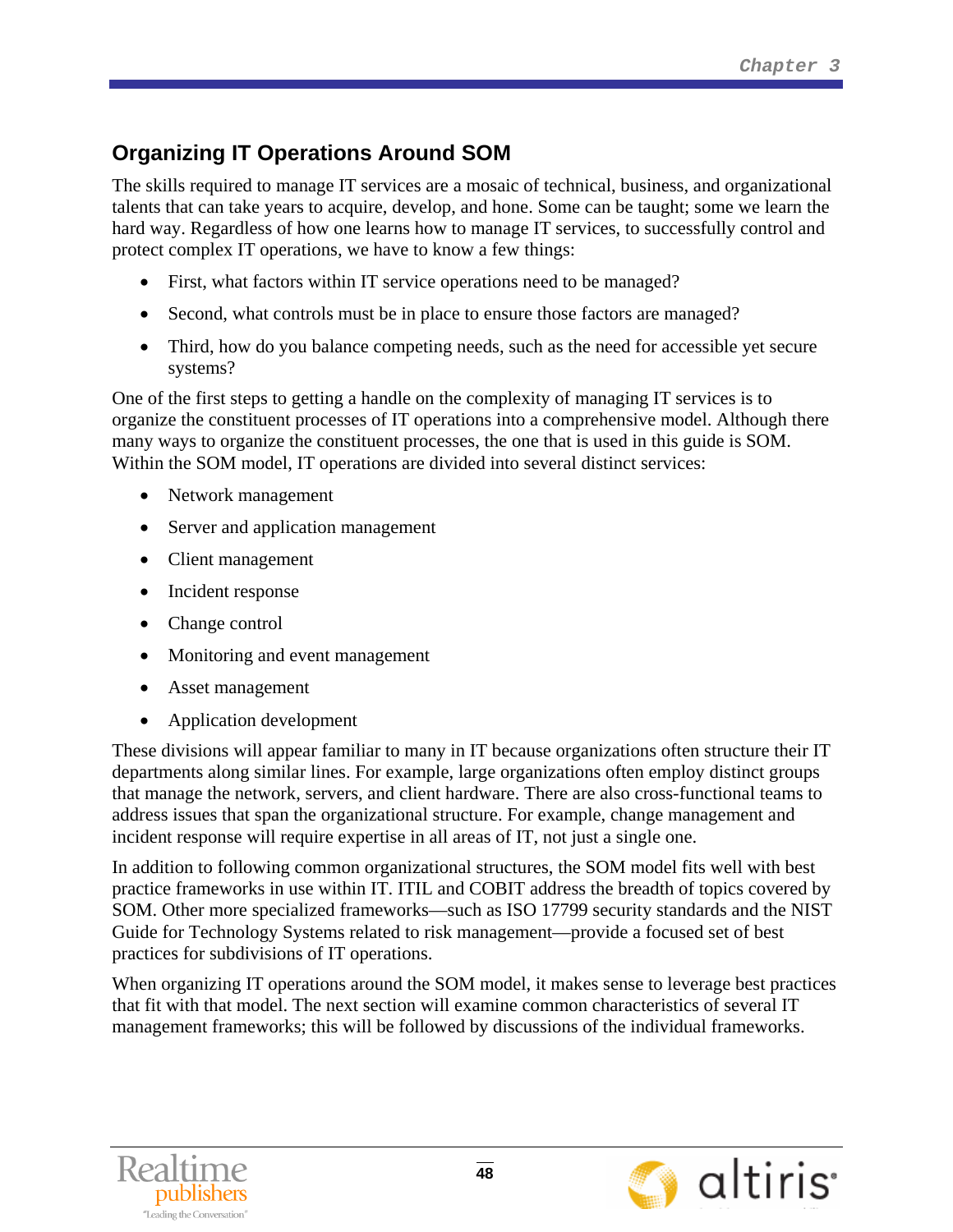### <span id="page-5-0"></span>**Overview of Best Practice Frameworks**

As discussed in Chapter 1, there are various approaches for determining what works and what does not work in information management. Three approaches were identified: ad hoc systems management, controlled systems management, and continuously improving systems management. In theory, one could start from scratch with controlled systems management and continuously improving systems management. (In practice, ad hoc approaches to system management always start from scratch). A better approach is to build on what has already been developed.

**EX** For more information about the three IT management methods, see Chapter 1.

You can take much from what others have learned if you keep in mind several principals about the use of best practices as they apply to SOM:

- IT services have much in common
- IT services are interdependent
- IT services can and should be measured
- IT services are repeatable processes
- IT services are broadly applicable

These principals speak to management of IT services within as well as across organizations. They are also embodied in the four frameworks described in the following sections.

#### *Best Practice Principal 1: IT Services Have Much in Common*

No matter how different your business or organization may be from others, it surely also has much in common with them. Whether an IT group is supporting a startup professional services business, a long-established manufacturer, or a government agency, there are IT requirements common to all:

- The need to define, procure, and manage hardware and software
- The need to manage changes to infrastructure and applications
- The need to maintain a secure and dependable environment
- The need to plan for future needs
- The need to manage the financial aspects, including risks, of IT operations

None of these requirements change depending on the type of operating system (OS) run on your servers, the volume of data pushed through your network, or the kinds of applications used by your employees.



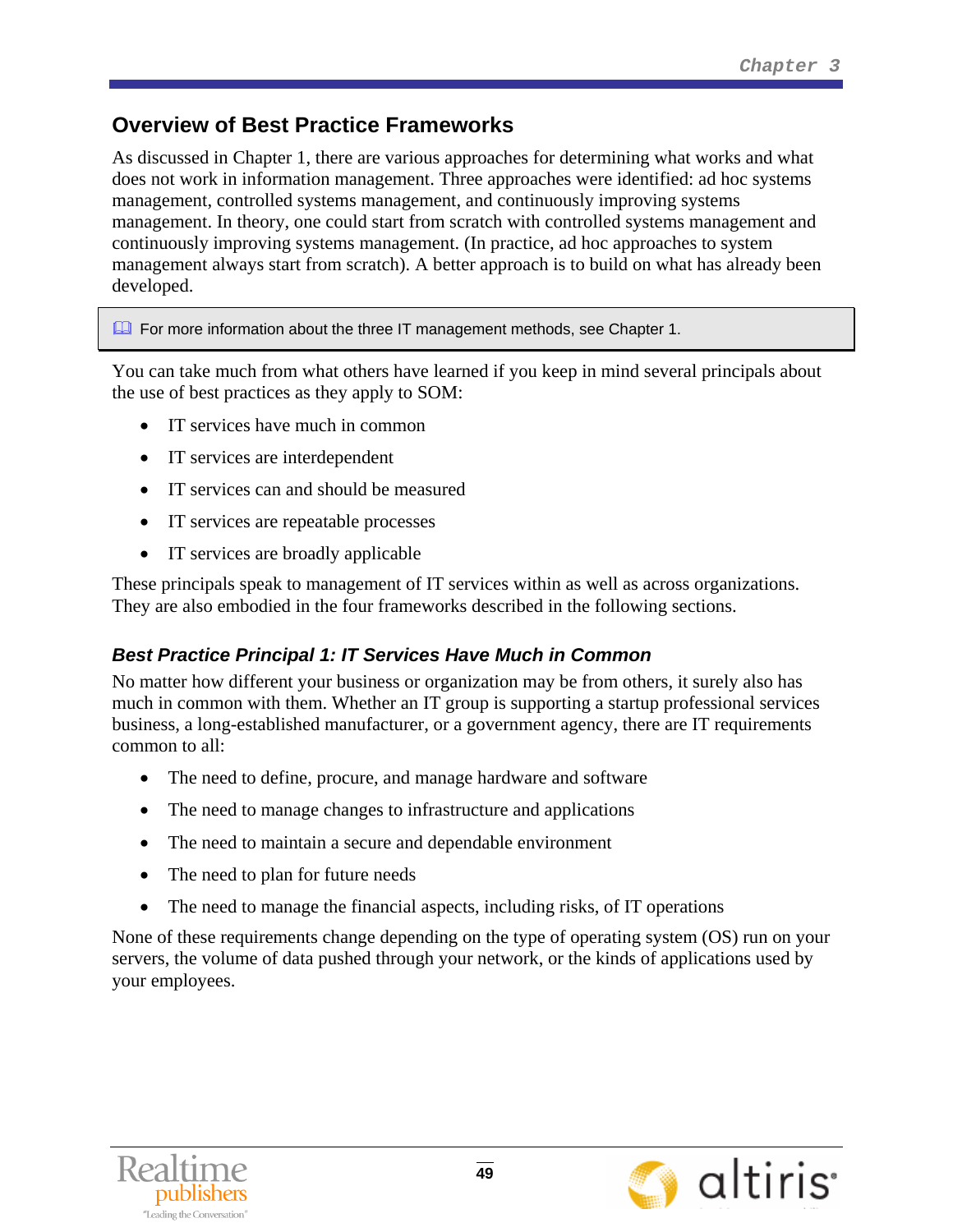#### <span id="page-6-0"></span>*Best Practice Principal 2: IT Services Are Interdependent*

Large IT organizations are often divided into specialized groups: one group supports network operations, another manages database administration, a third group supports desktop applications, and still another group is responsible for software development. This division of labor is essential to having the depth of knowledge required to master the different disciplines within IT.

For example, a network administrator might spend a fair amount of time learning a network monitoring tool that allows the administrator to analyze traffic at the packet level. A database administrator is the person that understands the details of database listeners that support communications between database instances and client applications. A desktop support specialist may be the first point of contact for an employee with a problematic application. So, when a user gets a message that his or her applications cannot connect to the database, who is responsible? They all are.

The desktop support specialist can probably quickly isolate the problem as having to do with the application configuration, a network problem, or an issue with the database server. If the configuration files and registry settings appear correct and basic connectivity with the database server is available, it may be time to call the database administrator.

The database administrator, in turn, can verify whether the necessary database processes are running, the user has proper authorization on the database application, and the proper protocols are configured on both the client and the server. If the database seems to be functioning properly and the client still cannot connect, it is time to dig deeper and bring in the network manager.

At this point, the network manager might want to monitor traffic between the client and the database. Are all the protocols that should be running actually in use? Are there any problems with firewalls or routers between the client and the server? Together, an application support specialist, a database administrator, and a network manager can diagnose problems that span multiple domains more effectively than if they worked in isolation. Coordinating among different areas is a crucial factor in the successful delivery of IT services.

#### *Best Practice Principal 3: Measure IT Services*

Regardless of the type of IT service being provided—whether it is network bandwidth or financial and project management services—the service can and should be measured. Measurements have several characteristics:

- Key performance indicators (KPIs)
- Baselines
- Trends



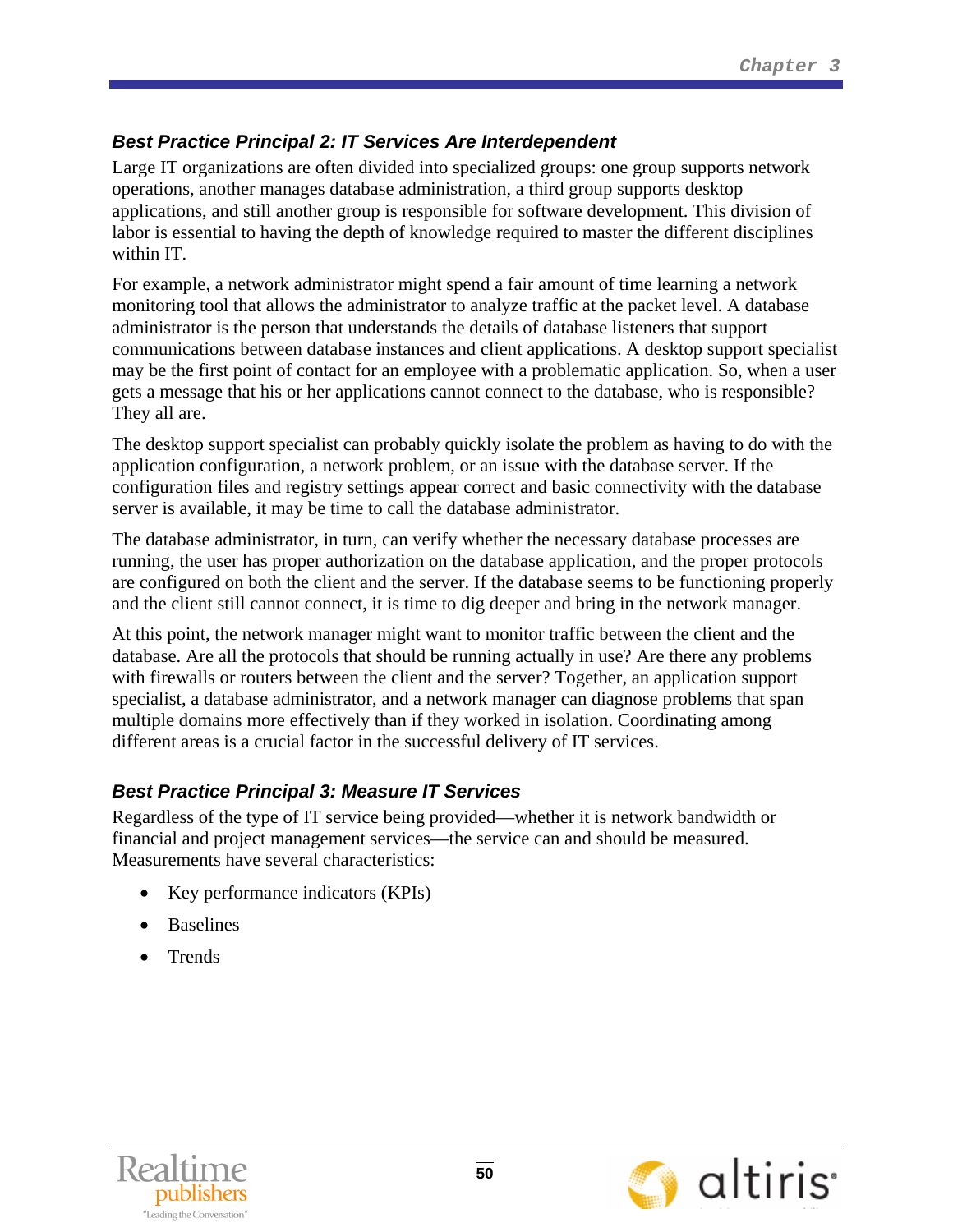#### <span id="page-7-0"></span>**KPIs**

KPIs are events or attributes that are measurable and correspond to the level of service delivered. There are several types of KPIs with varying characteristics:

- **Technical**
- Financial
- Organizational

Best practices for a particular area might include more of some of these than others, but the most comprehensive best practices address all the main types.

#### *Technical KPIs*

Some KPIs are easily identified, especially technical ones, such as megabytes of data transmitted over a network segment in a given period of time, the latency on a network, the storage utilized on a disk array, and the percent of available CPU time utilized for application processing. By their very nature, technical KPIs are easily quantified. They are also easily gathered, relatively speaking. Applications, OSs, and dedicated appliances can generate large amounts of data about performance and capacity.

The ease with which data on technical measures is generated is both an advantage and a disadvantage; information overload is a constant problem when managing with technical elements of IT services. Thus, the goal of measuring IT services is not to measure all services or every dimension of an operation but to focus on a small number of key measures that are indicative of the overall performance of the service.

As Figure 3.1 shows, even simple operations, such as measuring CPU and disk activity, can generate too much data to allow for quick assessments of the state of an operation. KPIs for server performance might include:

- Percent of non-idle CPU time
- Disk reads and writes per second
- Total bytes received and sent per second from a network interface
- Number of page faults per second

This set of measurements provides one measure per major functional area of a server (CPU, disk, network, and memory) and can be monitored nearly continuously or polled at longer intervals with the data aggregated to provide a performance measure for a specific period of time.



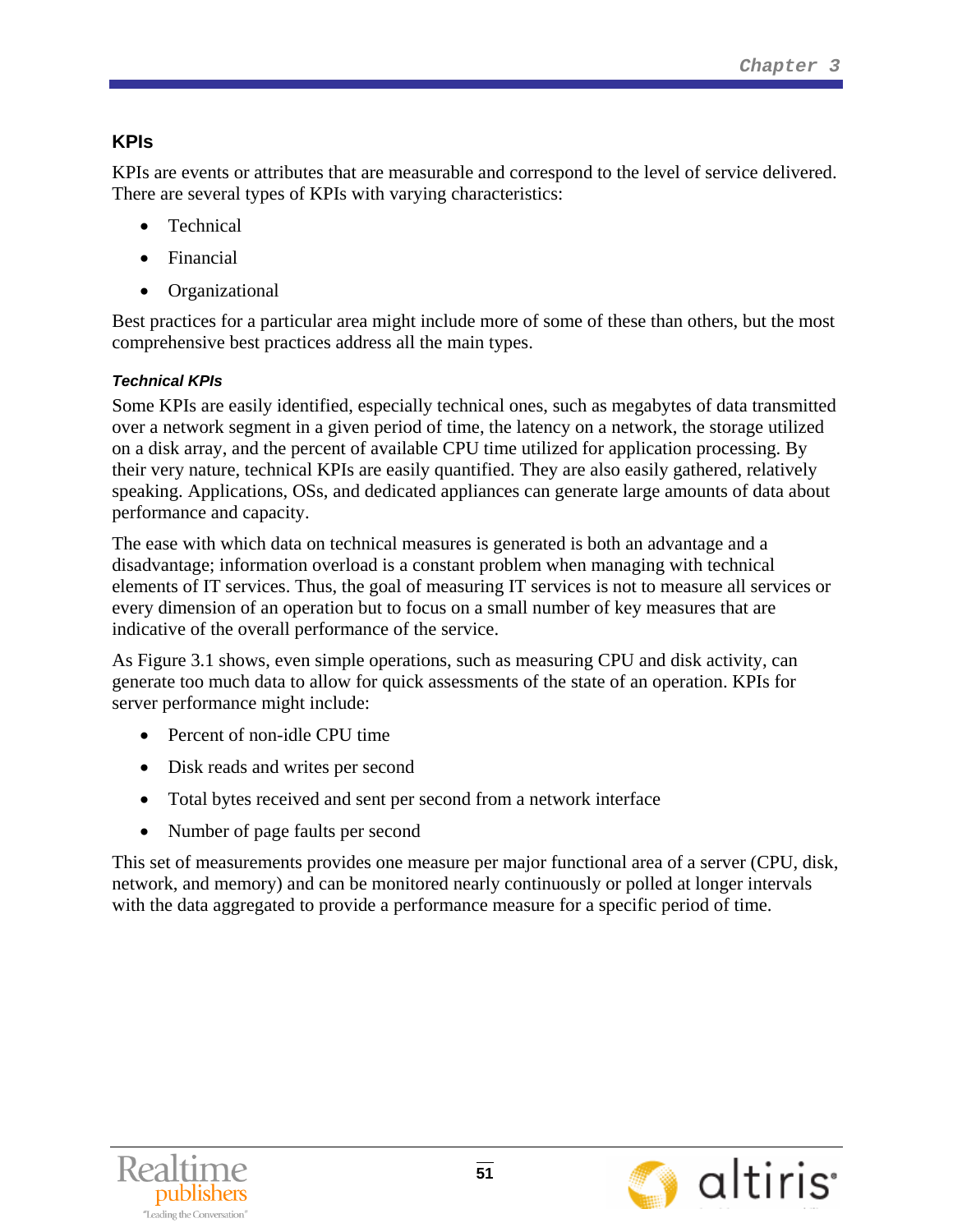

*Figure 3.1: Information overload is a common problem when measuring technical performance.* 

As important as technical measures are, they do not provide a complete picture of the state of IT operations. Financial measures are another critical component of IT operations management.

#### *Financial KPIs*

Financial KPIs allow managers to assess the value of specific IT operations and services relative to their costs. Unlike technical measures, financial measures do not tend to lend themselves to the massive amount of data found with machine-generated measures.

Financial measures tend to focus on the cost of labor and equipment, the return on investment (ROI) of proposed purchases, and financial management issues, such as budgeting and cash flow. These tasks are well understood and documented elsewhere; the focus here is on topics that are too often overlooked or under-addressed in textbook discussions of IT management.

**LA** For information about other aspects of IT financial management, see resources such as ComputerWorld's IT Management Knowledge Center at <http://www.computerworld.com/managementtopics/management>, and CIO Magazine's CIO Resource Center at <http://www.cio.com/leadership/itvalue/>.



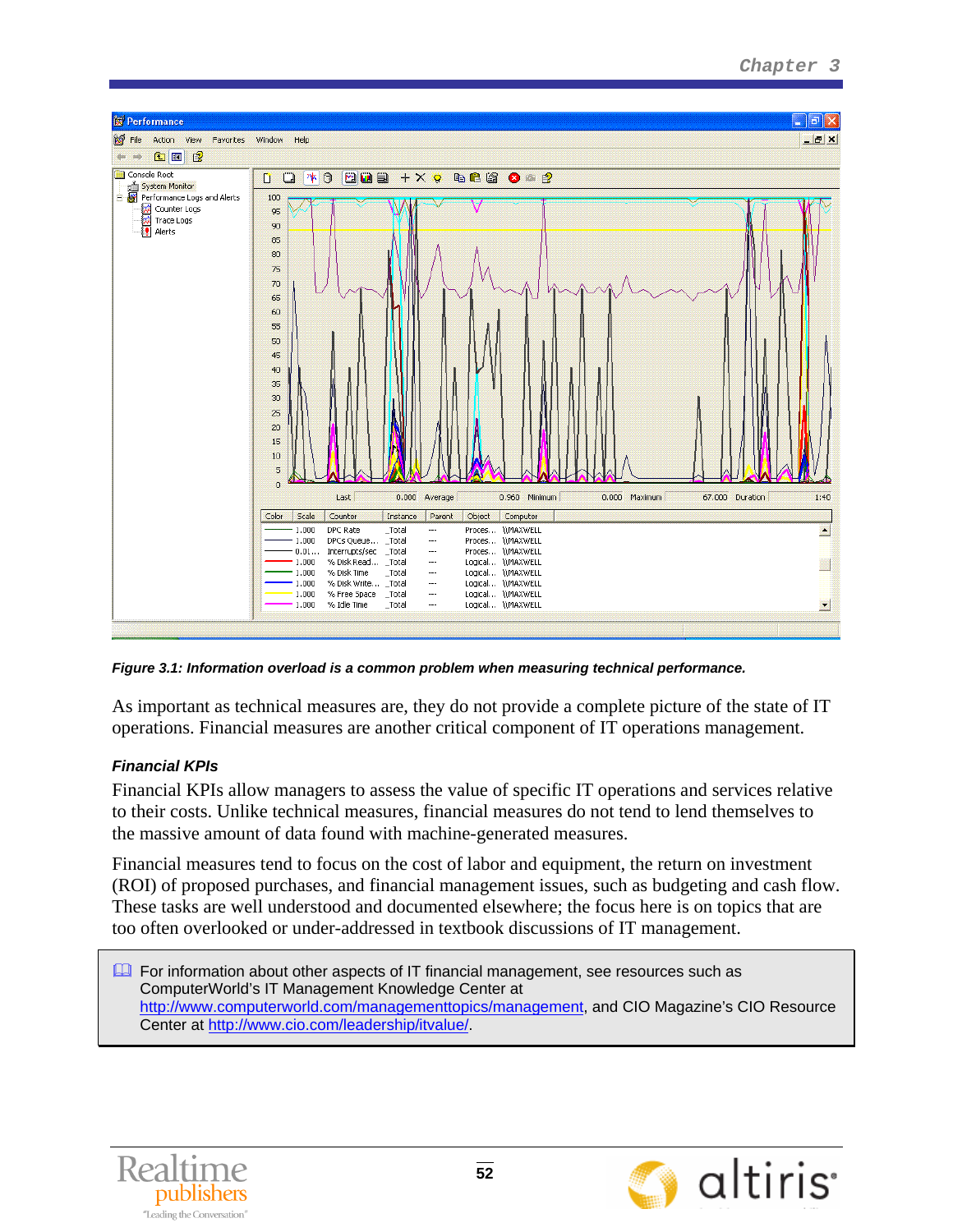When formulating financial measures, be sure to understand the scope of the measure. For example, the "cost" of a server may be stated as \$20,000, when in fact that is the cost to purchase the server from the vendor. The full cost of introducing that server into the organization would have to include at least the vendor invoice amount, plus:

- Labor costs to install and configure the server and its OS
- Staff time dedicated to change management operations, including plan review for the server
- Information security staff time spent locking down the server and auditing it as needed
- Compliance management staff time spent understanding implications of the use of the server—for example, will confidential financial information be stored on the server?
- Network services support time spent updating routers, firewall, intrusion prevention systems (IPSs), and other services that must be aware of the presence of new devices
- Server support staff time required to add the server to the backup and disaster recovery process
- Application support time required to install and configure packaged or custom applications running on the server
- Additional software licenses incurred because of the new server

Accurate financial measures are often difficult to formulate and, in reality, we often settle for estimates. In addition to understanding the breadth of costs related to IT, it is important to avoid unintentionally equivocating about the meaning of terms.

Related to identifying the scope of terms appropriately, you also must use terms precisely. Too often within an organization, a single term will take on multiple meanings, depending on the context. For example, to the sales department, the cost of goods sold may include the price paid for a good, shipping costs, and storage and inventory management costs; the finance department may include all those factors as well as the sales commission paid to the salesperson that made the sale. It is not the case that one group is wrong and another is right. The problem lies in multiple uses of the same term. Using multiple terms, such as pre-sales cost of goods sold and post-sales costs of good sold can help avoid this confusion. As difficult as financial measures are to formulate precisely, they are not as challenging as organizational KPIs.



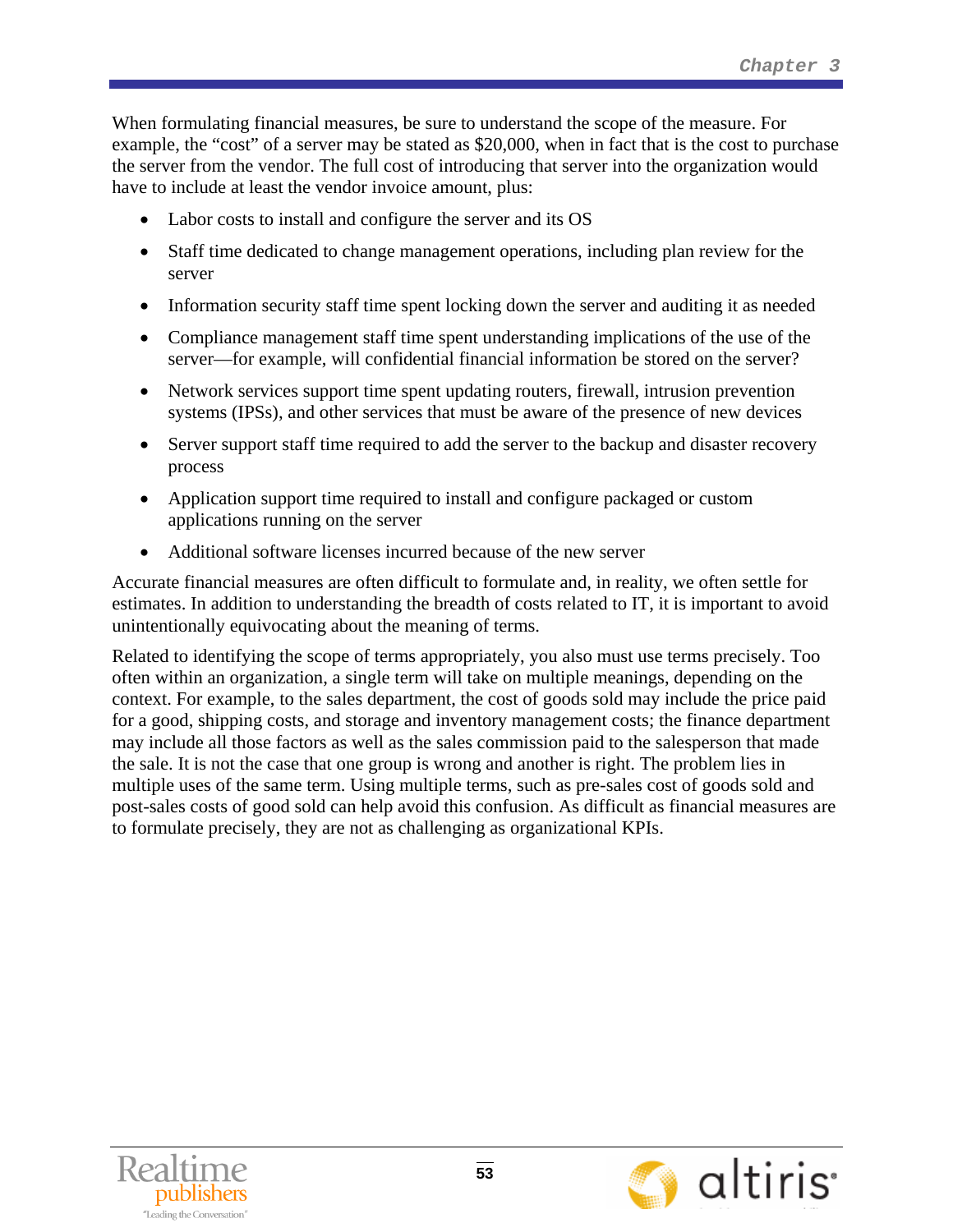#### *Organizational KPIs*

Organizational KPIs are soft measures; they do not have obvious quantifiable aspects, as technical and financial measures do. Technical measures are relatively easy to grasp. The problem with them tends to be too much information. In the case of financial measures, you must define terms precisely and with appropriate scope to accurately reflect the costs and benefits of investments. Just defining organizational KPIs is difficult. Some of the areas that are included in organizational KPIs are:

- Training level of staff
- Ability to incorporate emerging technologies into existing infrastructure
- Ability to execute new organizational models, such as partnering and outsourcing
- Ability of IT to meet needs and expectations of business units
- Level of overall compliance with government regulations

Although difficult to quantify, organizational measures reflect the ability of an organization to execute strategies and perform operations.

Another aspect of these different types of KPIs is that they are not independent of each other. The ability to effectively provide key technical services depends upon the ability to fund the staff and equipment needed; having a well-trained staff that understands change management procedures and executes them appropriately is an organizational KPI that has direct impact on technical operations.



*Figure 3.2: The three types of factors that are measured by KPIs interact and influence each other.* 

Measurement is a key process in SOM, particularly in the frameworks and best practices that support it. Another characteristic of these best practices is the ability to leverage repeatable processes.



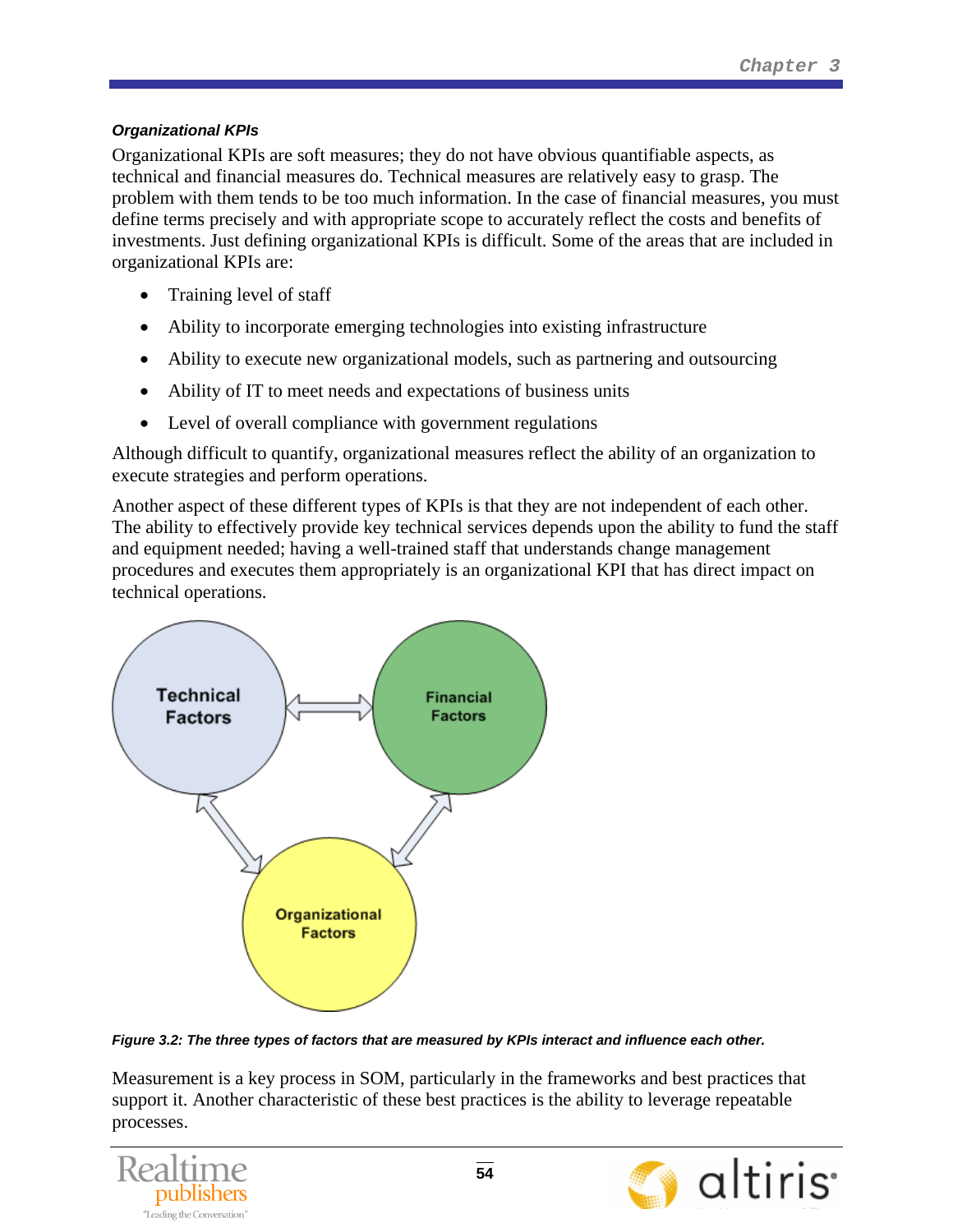#### <span id="page-11-0"></span>*Best Practice Principal 4: Utilize Repeatable Process*

Processes, as an object of organizational study, have received quite a bit of press in the last decade. "Business process reengineering" was one of the techniques advocated by leaders in organizational management and corporate strategy as a way to shift corporations away from internally directed behaviors to more customer-focused activities that leverage information technologies. Reengineering entered the IT lexicon primarily as a process that other parts of the organization, especially front-line business units, had to understand, implement, and manage. IT was playing a supporting role in the beginning, but that has changed.

 For more information about organizational reengineering, see Michael Porter's *Competitive Advantage: Creating and Sustaining Superior Performance* (New York: The Free Press, 1985), Peter Drucker's "The Coming of the New Organization" (Harvard Business Review, Jan-Feb. 1988), and M. Hammer and S.A. Stanton's *The Reengineering Revolution: A Handbook* (New York, Harper Business, 1995).

Process reengineering has had its counterpart in IT with the widespread adoption of standard process management policies and procedures. The goal is typically to improve consistency and quality of services while controlling costs. Many of the frameworks described in this chapter emphasize specific processes, including service level management, change management, disaster recovery, capacity planning, security management, and a host of other essential IT services.

The focus on processes within IT has been driven by several advantages provided by their adoption:

- Ability to deliver consistent and predictable performance—For example, with simple tasks such as adding users access rights to an application to more complex processes, such as incident response
- Ability to measure performance and compare results—With consistent, repeatable processes, KPIs can be identified and measured
- Ability to improve procedures—Again, with consistent procedures, organizations can measure performance, analyze performance data, and identify weak areas in those processes
- Ability to justify budgetary needs—With hard numbers on system capacity and trends in growth of users and applications, IT managers can more effectively defend their requests for appropriate funding

Processes are common to virtually all IT operations, so it is not surprising to find them prominently in best practice frameworks, especially those so closely associated with SOM practices. This fact highlights another aspect of these frameworks—that is, they leverage broadly applicable models across industries.



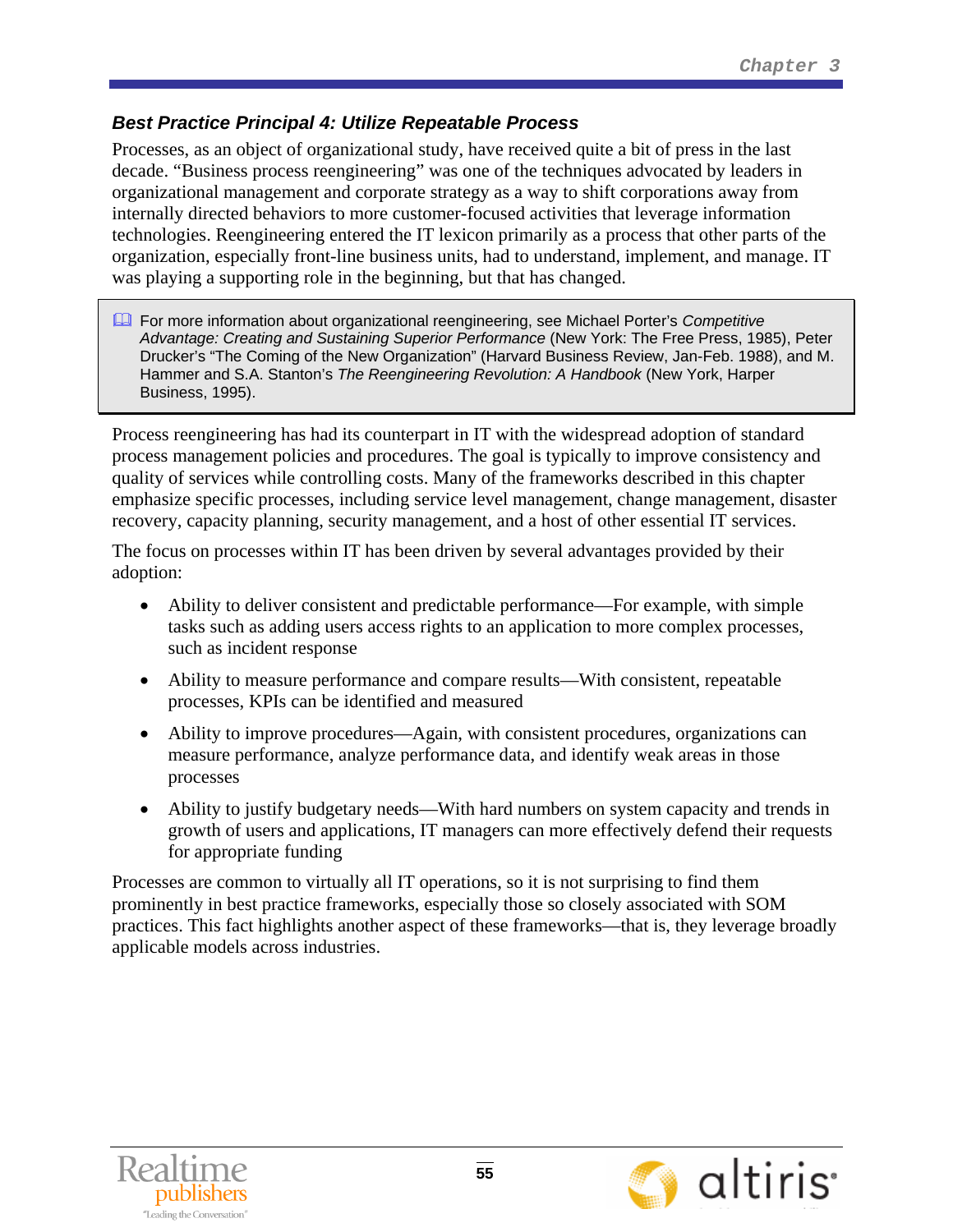#### <span id="page-12-0"></span>*Best Practice Principal 5: Leverage Broadly Applicable Models*

The practices of SOM and related frameworks are not specific to any one industry. Certainly, some areas of a framework may receive more emphasis in some industries than others.

For example, the role of business continuity will have a high priority in financial services and healthcare operations; consulting businesses, although concerned with business continuity, are less prone to centralized business disruptions because of the distributed nature of their operations. Similarly, government agencies managing sensitive information will implement security measures most of us would consider cumbersome and unnecessary for routine business operations.

SOM is not an industry-specific model but a general model for understanding and managing core IT services. It also recognizes the shared goals found in many IT organizations:

- Improved visibility and control of operations
- A standardized IT infrastructure and supporting services
- Improved automation and quality control
- Improved security
- Attaining and remaining in compliance with government regulations

SOM recognizes that the common goals of IT operations and best practice frameworks provide guidance on policies, procedures, and processes needed to attain those goals.

#### *Frameworks and SOM*

Although SOM defines what should be done in IT management, the best practice frameworks described in this chapter provide information about how to effectively implement a SOM approach. As Table 3.1 shows, each of the best practice frameworks has much to offer in the way of SOM guidance.

Although there is much overlap—for example, all the frameworks have something to say about network management—some frameworks provide more detail than others: COBIT addresses incident response, but ISO 17799, with its focus on security, has much more to say about this critical area of information security management.



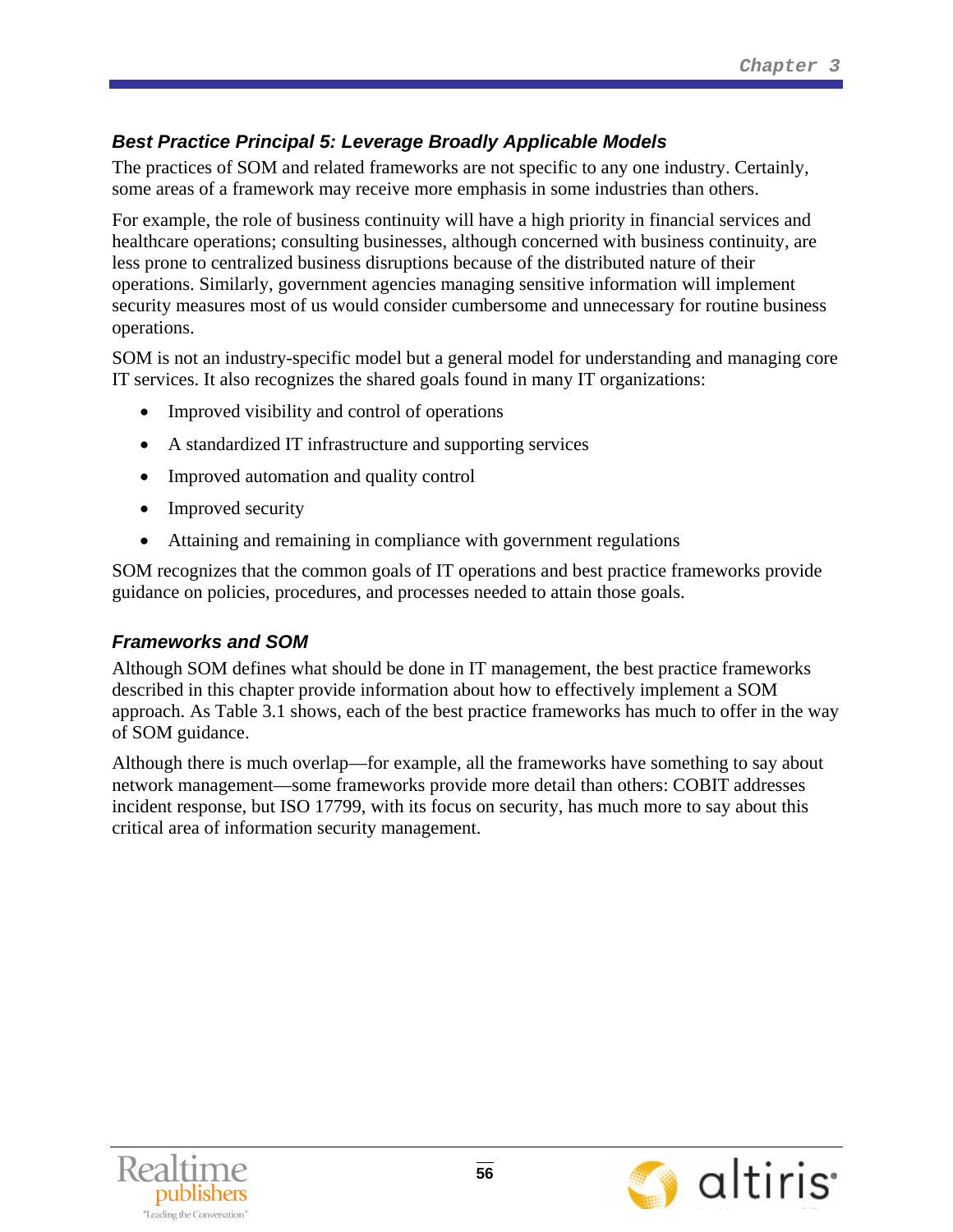<span id="page-13-0"></span>

| <b>Service Oriented Management</b><br>Area | <b>Best Practice</b><br><b>Framework</b> |              |           |                                         |
|--------------------------------------------|------------------------------------------|--------------|-----------|-----------------------------------------|
|                                            | <b>ITIL</b>                              | <b>COBIT</b> | ISO 17799 | NIST Guide for<br>Technology<br>Systems |
| Network management                         | X                                        | X            | X         | X                                       |
| Server and application<br>management       | X                                        | X            | X         |                                         |
| Client management                          | X                                        | X            | X         |                                         |
| Incident response                          | X                                        | X            |           |                                         |
| Change control                             | X                                        | X            |           |                                         |
| Monitoring and event management            | X                                        | X            | X         | X                                       |
| Asset management                           | X                                        | X            | X         | X                                       |
| Application development                    | X                                        | X            | X         |                                         |

*Table 3.1: Best practice frameworks address multiple areas of SOM.* 

The following section will examine the particulars of each of these best practice frameworks.

# **Best Practice Frameworks and SOM**

There are many best practice guidelines and frameworks within IT. Many are focused on narrow aspects of systems management, application development, or a particular type of operation. Although useful in some situations, those frameworks will not be addressed in this section, which focuses on broadly applicable guidelines:

- ITIL
- COBIT
- ISO 17799 security standards
- NIST Guide for Technology Systems related to risk management

ITIL is particularly relevant to technology management. COBIT is as well but also addresses many essential aspects of governance and compliance. ISO 17799 is more narrowly focused on security, but that topic is so wide-ranging that it warrants inclusion in this set of broad frameworks. Finally, the NIST Guide for Technology Systems addresses risk management, which, like security, spans all other IT management operations.



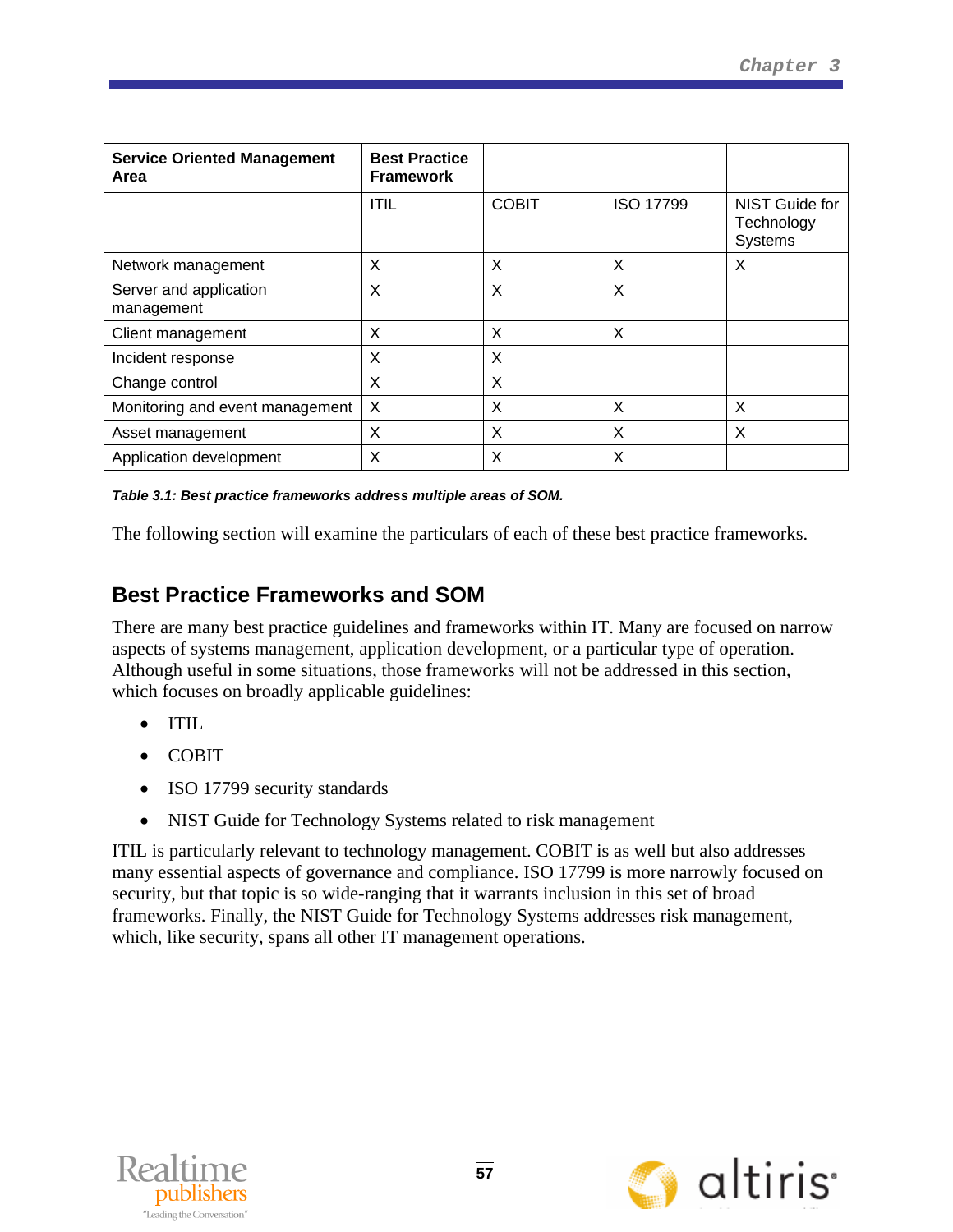#### <span id="page-14-0"></span>*Technology Management and ITIL*

ITIL was defined under the auspices of the Office of Government Commerce within the British government. The practices defined within ITIL have been codified within the ISO standard, ISO 20000. ITIL defines several disciplines within IT management:

- Service delivery
- Service support
- Planning to implement service management
- Security management
- Infrastructure management
- Business perspective
- Application management

Two disciplines, service delivery and service support, are perhaps the most widely used of the disciplines.

**ITIL** is an open standard, so it can be freely adopted by organizations. The content of the ITIL references is copyright protected, however. To purchase ITIL framework books, see [https://securewsch01.websitecomplete.com/itilsurvival/shop/showDept.asp?dept=17.](https://securewsch01.websitecomplete.com/itilsurvival/shop/showDept.asp?dept=17) Community support is available at<http://www.15000.net/>.

#### **Service Delivery within ITIL**

Service delivery topics within ITIL focus on elements of IT processes that are needed to ensure services are available and meet the needs of IT customers. Service level agreements (SLAs) play a central role in service delivery. They constitute the set of requirements that IT must meet. SLAs depend upon adequate measurements (discussed earlier) to determine whether agreements are met. These measurements are also used to assess the consequences of changes in the IT environment to the quality and level of service. For example, if the network services group has an SLA to provide a set level of network bandwidth availability to one business unit, it cannot then enter into an agreement to provide additional bandwidth to another business unit without first determining the impact on the first customer.

Similarly, service delivery must address capacity planning. Capacity of resources spans computational resources, network resources, storage services, and applications provided. Measuring current utilization as well as planning for future needs are both part of capacity planning.

Continuity management and availability management are also elements of service delivery. The focus of these areas is the ability to continue to provide IT services in the event of a business disruption, such as a natural disaster. This entails planning, monitoring, testing, and execution of business continuity plans.



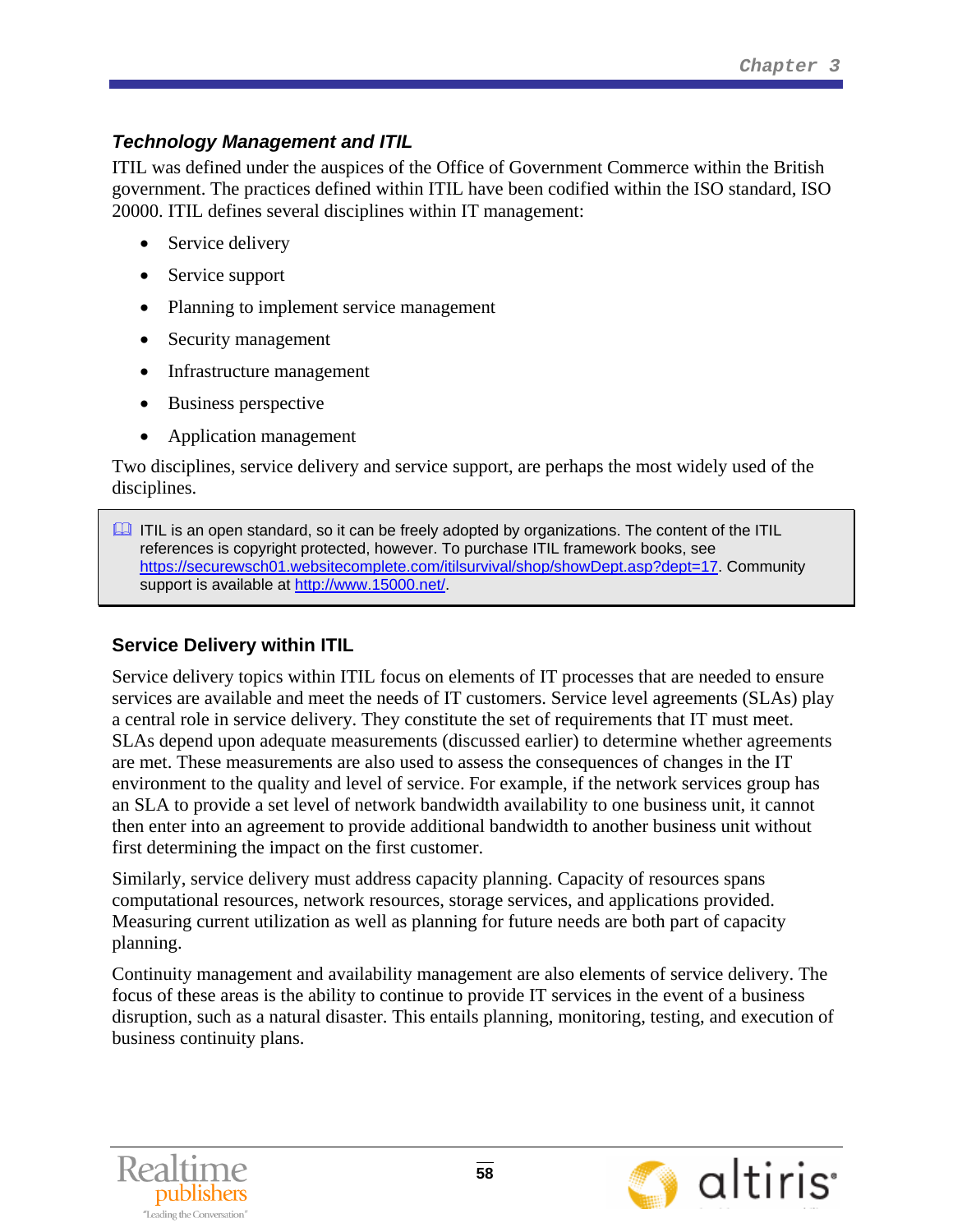<span id="page-15-0"></span>The final element of service delivery addressed in ITIL is financial management with an emphasis on understanding the total cost of ownership (TCO) of IT resources. As described earlier in the section on financial KPIs, comprehensive measures, which take into account all costs, is fundamental to financial management.

Although service delivery tends to address longer-term planning challenges in IT, the service support discipline of ITIL concentrates on shorter-term needs and issues.

#### **Service Support within ITIL**

Within the ITIL framework, a single point of contact is provided for end users. This point of contact, commonly called a service desk, coordinates multiple activities for users:

- Help desk support
- Problem escalation
- Change management
- Status reporting

The benefit of integrated service support for end users is the single point of contact for all ITrelated issues. In addition, this support helps IT professionals through the service desk's broad perspective. For example, if a user calls with an application problem, the service desk contact would have information about recent changes to application servers, reports on network performance, and information about other events within the IT environment that could impact the user's application.

Contrast that with typical Help desk interactions in which users are asked for their user IDs, application names and versions, and a host of other information that should be readily available to the support personnel. Help desk support often have limited access to information about the current state of operations and have to depend on libraries of past incidents to help solve problems based on those incidents.

Service support within ITIL shifts the focus from narrowly defined Help desk-like problem resolution to a more comprehensive approach to customer support.

 $\bullet$  This shift from a narrow, problem-centric approach to a more comprehensive view only works when service support staff has comprehensive information. A central aspect of SOM is the use of a centralized repository of information in the form of the configuration management database (CMDB). Without a CMDB or similar database, service support reverts to a less-effective silo-based problem management practice.

**Q** Chapter 4 will provide details about CMDBs and their role in SOM.

A centralized approach to information sharing supports other areas of service support, including problem management, configuration management, change management, and release management.



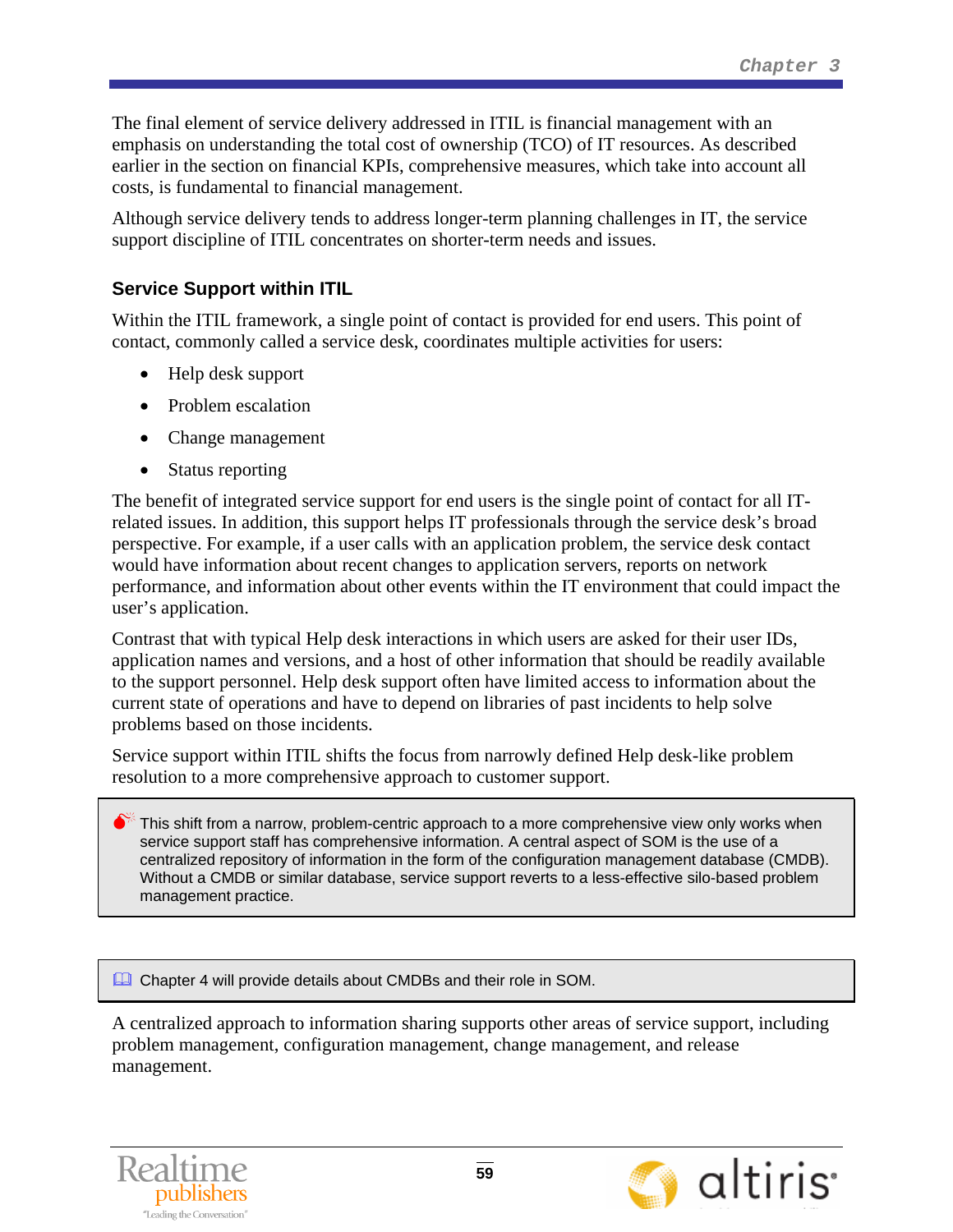#### <span id="page-16-0"></span>**Planning to Implement Service Management**

The third discipline with ITIL, planning to implement service management, addresses business alignment. This topic examines the need to:

- Understand the strategic plan of the organization, and IT's role within that strategic plan
- Assess the current state of IT services
- Establish objectives for meeting strategic needs
- Implementing the processes, policies, and procedures
- Measuring performance relative to objectives

Again, the topics addressed within ITIL dovetail well with SOM, which is driven, in part, by fundamental business objectives, including business alignment.

**Chapter 1 includes a more detailed discussion of business alignment with a discussion of coherent** business strategies, managing multiple objectives, and dynamic requirements.

#### **Security Management**

ITIL has adopted ISO 17799 as a basis for security management. That framework is discussed in more detail in a bit.

#### **Infrastructure Management**

ITIL's section on infrastructure management addresses four elements: design and planning, deployment, operations, and technical support. The design and planning part of infrastructure management spans business requirements to technical and architectural issues surrounding the development of IT infrastructure. Tasks include developing business cases for plans, conducting feasibility studies, and designing architectures. The deployment operations include project management and release management procedures to improve the likelihood of a successful rollout of new hardware and applications. Operations management addresses the day-to-day activities that keep an IT infrastructure operational. These include system monitoring, log review, job scheduling, backup and restore operations, and utilization monitoring. Technical support encompasses a number of services, including documentation, specialist support for problem resolution, and support for technical planning.

#### **Release Management**

Once software components have been acquired or developed, and tested in a quality assurance environment, they are ready for production release. Release management is the practice of moving software components into operation; this entails several steps, including:

- Adding software to a definitive software library
- Analyzing dependencies in the production environment and ensuring that the new software is configured to function properly
- Scheduling resources to install and configure software
- Coordinating with training, Help desk, and other support personnel

Release management is a bridge process that moves software from project to operational status.



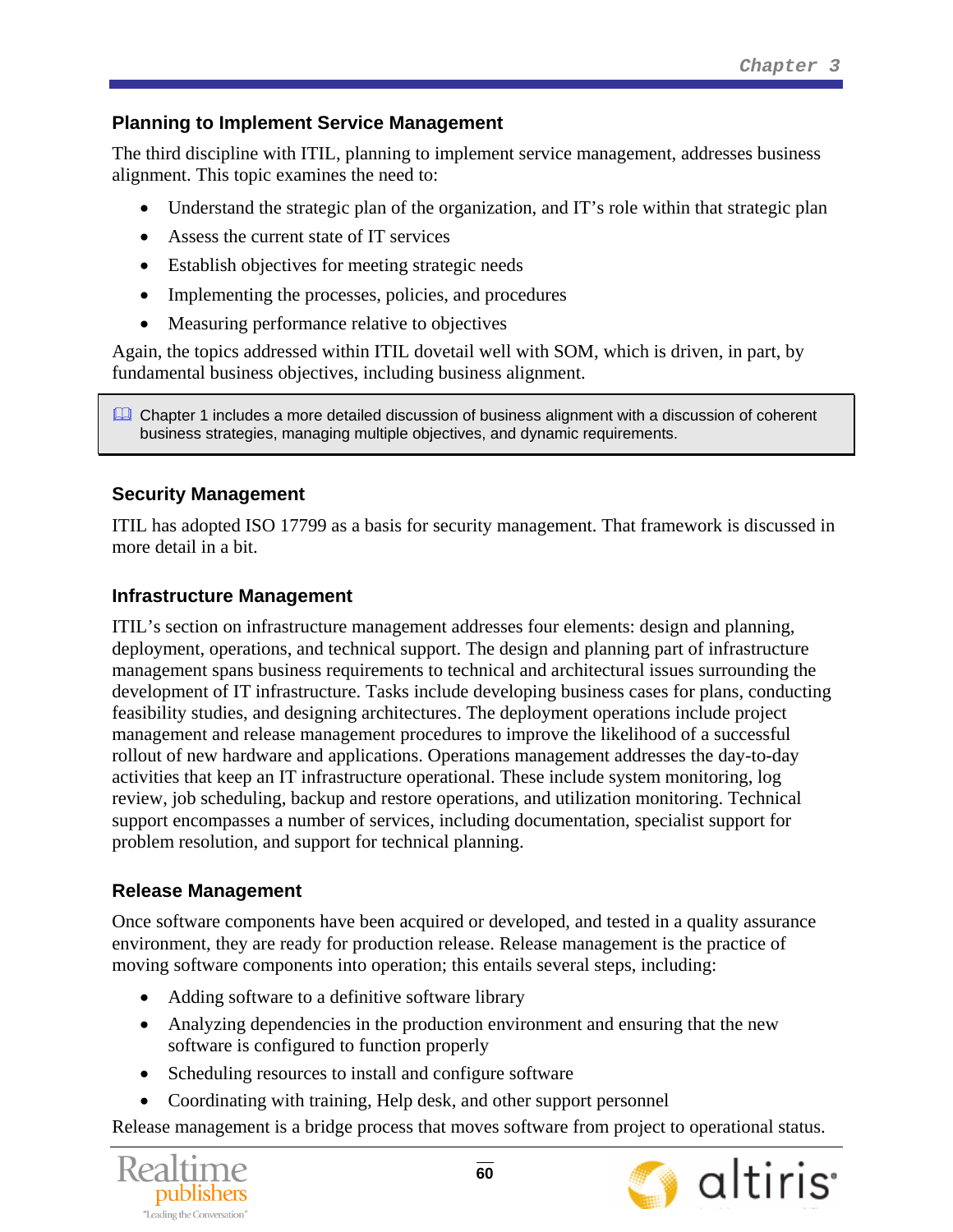#### <span id="page-17-0"></span>**Other ITIL Disciplines**

Other disciplines in ITIL are equally linked to SOM operations. The business perspective discipline, for example, includes continuity planning and change management. It also extends beyond the scope of SOM to cover topics such as outsourcing. (Of course, outsourcing would have an impact on operations governed by SOM, but SOM does not address business structures, such as outsourcing, directly). Application management within ITIL discusses software development methods and practices. ITIL is a broadly adopted framework for IT management; another similar framework is COBIT.

#### *COBIT*

Governance has grown in importance along with increasing demands for compliance with government regulations. For publicly traded companies and government agencies in particular, ad hoc management procedures are no longer sufficient. Well-defined policies and practices that support specific objectives defined in regulations are demanded of IT professionals.

COBIT was developed by the Information Systems and Audit Control Association (ISACA) as a framework for controlling IT operations. Although there is less emphasis on execution than ITIL offers, much of COBIT can help improve operations. COBIT is well designed to support governance and complements ITIL's focus on operational processes.

COBIT is a process-centric framework with four broad subdivisions:

- Planning and organizing
- Acquiring and implementing
- Delivering and supporting
- Monitoring and evaluating

Like the disciplines in ITIL, these processes are common to IT operations regardless of size or industry. Within the COBIT framework, these processes are managed through a series of controls. Each control includes an objective that is to be achieved, a method for achieving it, and metrics for measuring the success of the control objective.

As the name implies, controls are in place to ensure objectives are met and processes can be improved. These controls help to define the operational tasks that must be performed to maintain compliance with both internal and external process requirements. Although COBIT is not designed for a particular regulation, the breadth and focus of the framework makes it well suited for meeting the demands of many regulations.

**E** For details on COBIT, see the ISACA Web site's COBIT offerings at [http://www.isaca.org/Template.cfm?Section=COBIT6&Template=/TaggedPage/TaggedPageDisplay.c](http://www.isaca.org/Template.cfm?Section=COBIT6&Template=/TaggedPage/TaggedPageDisplay.cfm&TPLID=55&ContentID=7981) [fm&TPLID=55&ContentID=7981.](http://www.isaca.org/Template.cfm?Section=COBIT6&Template=/TaggedPage/TaggedPageDisplay.cfm&TPLID=55&ContentID=7981)



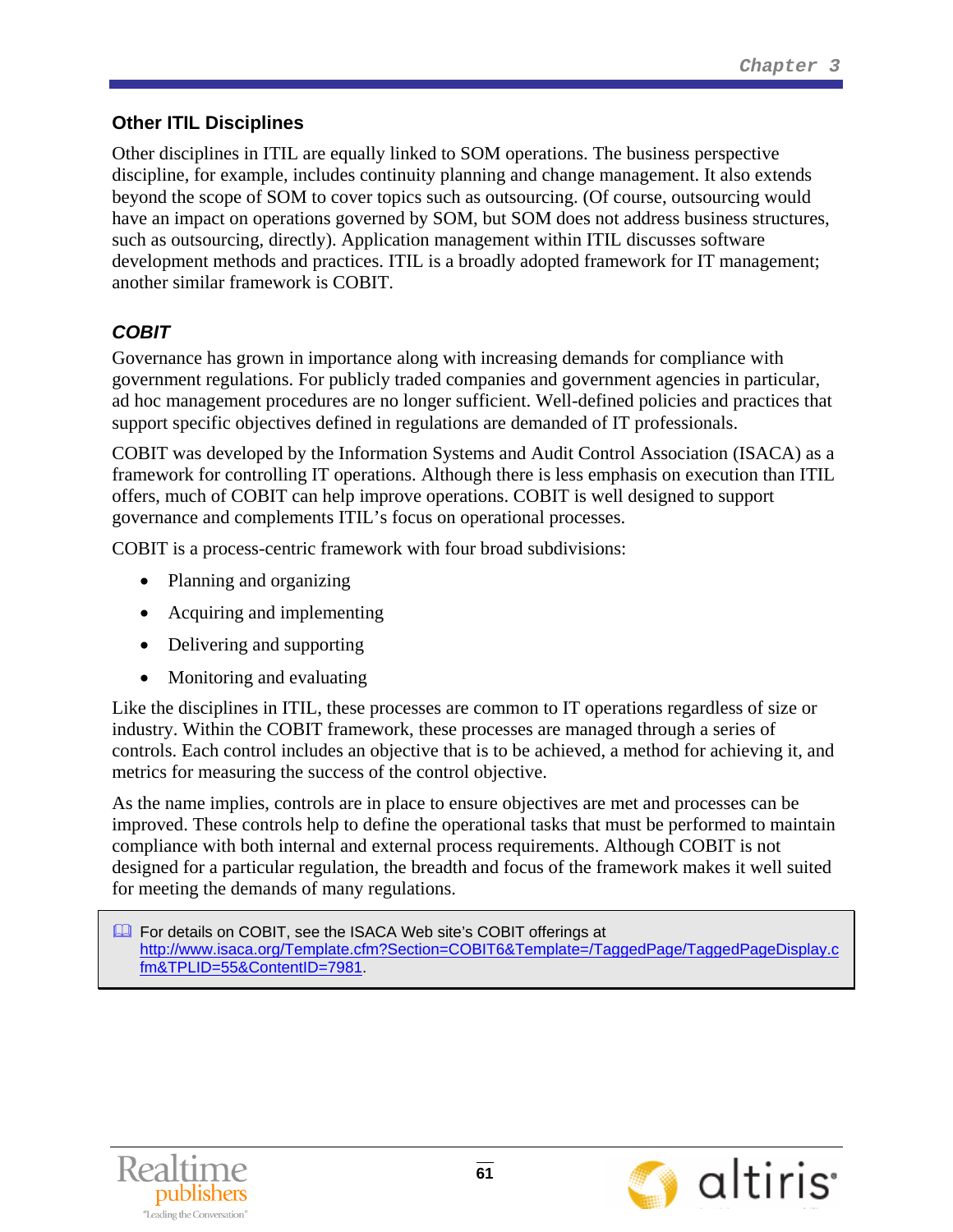#### <span id="page-18-0"></span>**Planning and Acquiring**

The planning and acquiring area of COBT includes business and organizational-oriented control objectives. As noted earlier in this chapter in the discussion of KPIs, organizational objectives are sometimes difficult to quantify. COBIT accommodates that challenge by defining a set of high-level control objectives that are further refined into more quantifiable objectives. The key areas of planning and acquiring processes include:

- Defining a strategic plan and determining technical direction
- Defining an information architecture and the processes and organization that support it
- Managing IT investments
- Communicating aims and managing human resources
- Managing quality, risks, and projects

Within these areas of planning and acquiring, each control objective includes a set of goals, activities and metrics for measuring KPIs. Goals establish what is to be done, activities define how to accomplish those goals, and the metrics are used to understand the effectiveness of the activities. For example, within the objective of establishing a strategic IT plan, there are several activities, including identifying critical dependencies, documenting IT strategic plans, and building tactical plans.

These activities are measured with KPIs. Again, using the strategic planning process as an example, the KPIs include the delay between modifying business strategy and updating IT strategy, the percent of IT projects directly linked to IT tactical plans, and the degree of compliance with business and government regulations.

#### **Acquiring and Implementing**

Acquiring and implementing processes focus on bringing technology into the organization and enabling its use through proper change management and installation procedures. The key control objectives within this area include

- Identifying IT solutions and maintaining the associated software and hardware
- Ensuring documentation and training are available to enable the use of procured systems
- Managing the changes to infrastructure and operations
- Validating and accrediting the installation of new systems

COBIT defines procedures focused on controlling these processes to ensure that they follow established procedures. For example, before one can accurately identify needed software, one must define the business requirement for the application first. Similarly, to validate and accredit a hardware installation, the new system must be tested in an appropriately configured test environment.

Metrics in this area focus on the delivery of functional systems and include a number of emergency change requests, availability and accuracy of documentation, and percent of requirements met by acquired systems.



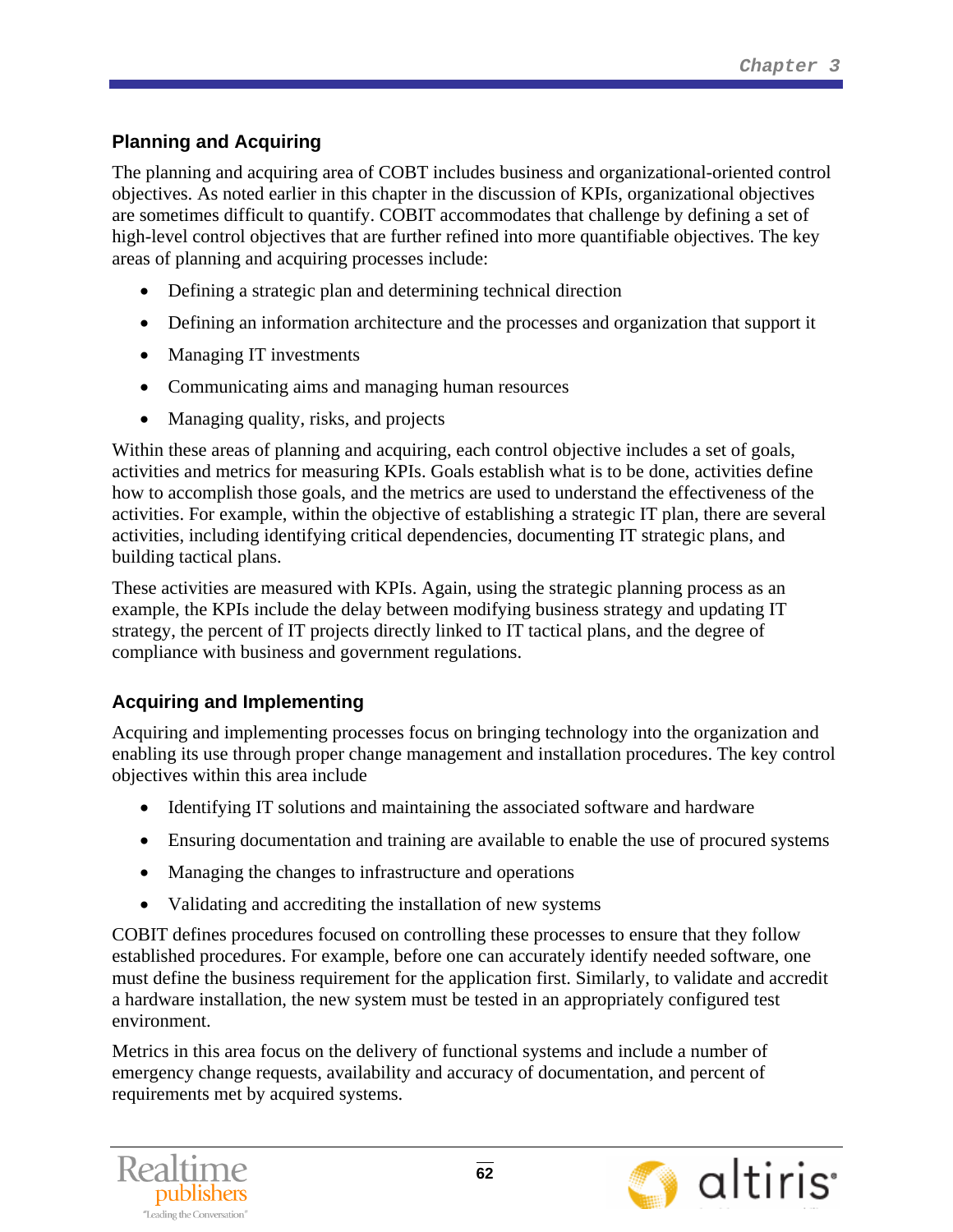#### <span id="page-19-0"></span>**Delivering and Supporting**

Delivering and supporting processes have the most control objectives of all COBIT activities. This is not surprising because delivering and supporting constitute the bulk of IT activities. The control objectives defined by COBIT for this activity include:

- Defining and managing service levels as well as managing outside service providers
- Ensuring continuous operations with appropriate levels of security and adequate capacity
- Providing technical support for users and configuration management for infrastructure
- Managing data as well as physical environment
- Managing day-to-day operations, such as job scheduling and output generation

The goals within this activity are similar to service areas discussed earlier in the ITIL section. They include capacity planning, system monitoring, defining security plans, and establishing and managing financial controls. Key metrics in delivery and support include percent of assets included in capacity planning operations, the frequency of business disruptions due to unavailable IT services, and the time between recognizing the need for training and the delivery of that training.

#### **Monitoring and Evaluating**

Monitoring and evaluating is the fourth activity area within COBIT. The focus of these activities is four closely related objectives:

- IT performance
- Internal control
- Compliance
- **Governance**

In each of these control objectives, the goal is to ensure that the service levels, standards, and other requirements on IT operations are actually met. Internal controls and compliance focus on ensuring IT activities meet audit requirements as well as government regulations. IT performance and governance objectives control the alignment of IT with business objectives and ensure that IT operations remain synchronized with the goals and objectives of the organization's leadership. Key metrics include the percent of critical processes that are actively monitored, the time between identifying a process deficiency and the time it is corrected, and the time between the issuance of a regulation and the time IT comes into compliance.

COBIT is a comprehensive framework that can be used with SOM models to implement controls over IT services. The focus of SOM is to identify key services and enable their efficient and effective management. COBIT is a framework that helps to meet that goal by defining thorough and detailed control objectives. COBIT is structured with a clear definition of goals, activities, and KPIs for the breadth of IT activities.

In addition to frameworks, such as ITIL and COBIT, that address the breadth of IT operations, other useful frameworks focus on targeted areas within IT. The ISO 17799 security standard is one such framework.



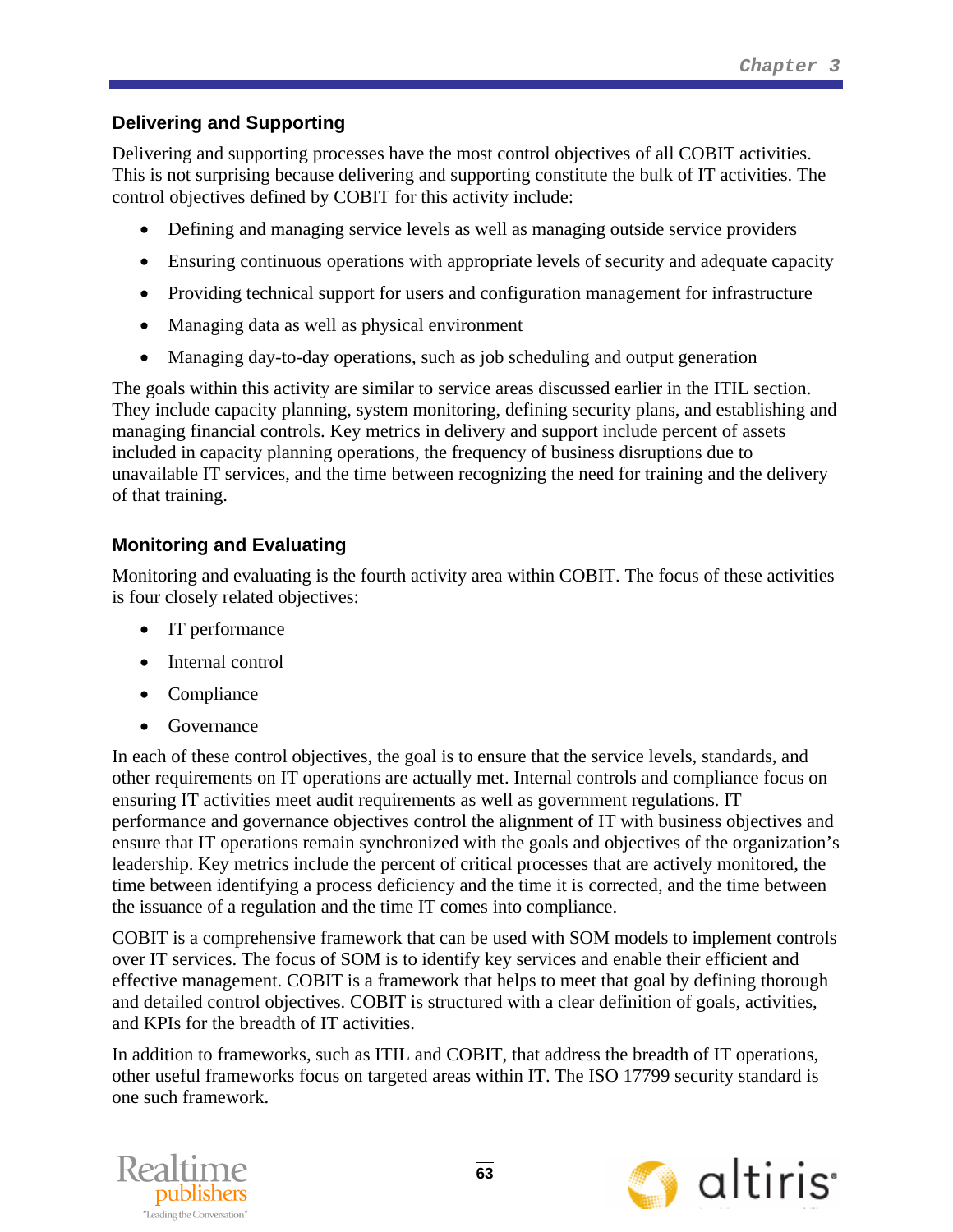#### <span id="page-20-0"></span>*Information Security and ISO 17799*

The ISO 17799 standard, also known as the Code of Practice for Information Security Management, is a set of control measures focused on preserving information security in a wide range of organizations. It includes several subdivisions, each of which is composed of a series of controls for preserving information security.

**EX** For more information about ISO 17799, including training material, articles, and compliant policies, see the ISO 17799 Information Security Portal at [http://www.computersecuritynow.com/.](http://www.computersecuritynow.com/) Two usersupported sites provide additional information—the ISO 17799 Guide at [http://iso-](http://iso-17799.safemode.org/)[17799.safemode.org/](http://iso-17799.safemode.org/) and the ISO 17799 Community Portal at htt[p://www.17799.com/.](http://www.17799.com/) The full standard can be purchased and downloaded from [http://17799.standardsdirect.org/.](http://17799.standardsdirect.org/)

The main subdivisions are:

- Security policy
- Security organization
- Asset classification and control
- Personnel security
- Physical and environmental security
- Communications and operations management
- Access control
- System development and maintenance
- Business continuity management
- Compliance

Security policy, security organization, and asset classification and control address the need for well-defined policies and procedures that protect the confidentiality and integrity of information and the availability of infrastructure. Personnel security addresses the need for user awareness training, and the physical and environmental security section covers the protection needs of physical assets and safeguards for ensuring their integrity. Communications and operations management deals with network security, and access control covers areas such as identity management, authentication, and authorization of users.

System development and maintenance focuses the security needs of software development, particularly those related to ensuring systems are developed with minimal risk of introducing vulnerabilities when the system is deployed.

Business continuity and compliance address the same areas as their counterparts in ITIL and COBIT—namely, ensuring that businesses will continue to operate despite disruptions and will operate in compliance with relevant regulations.

The parallels between ISO 17799 and SOM are obvious. SOM and ISO 17799 share a number of common areas, including network management, asset management, application development, and server and client management. Although SOM applies to other aspects of IT management in addition to security, the practices and information gathered during SOM operations are relevant to security management. Again, as with other best practices described in this chapter, ISO 17799 can help guide management processes to realize the greatest benefit from a SOM model.



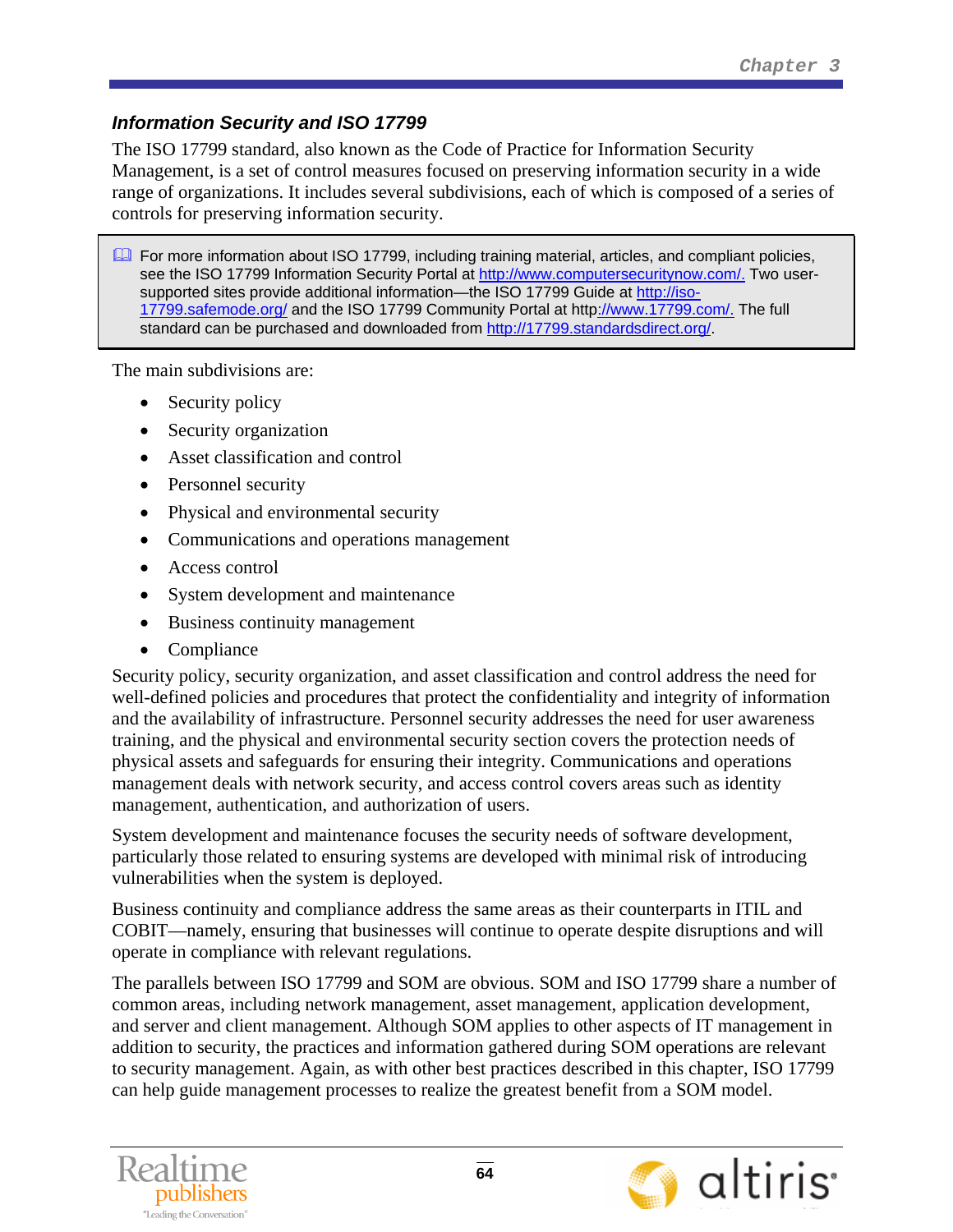#### <span id="page-21-0"></span>*Risk Management and NIST Guide for Technology Systems*

The risk management guide published by the United States NIST is a set of best practices for protecting organizations from IT-related risks. As the guide clearly notes, "The risk management process should not be treated as primarily a technical function carried out by the IT experts who operate and manage IT systems, but as an essential management function of the organization" ("Risk Management Guide for Information Technology Systems," NIST Special Publication 800-30, p. 1). This directive is derived from the same perspective common to all four best practice frameworks discussed in this chapter; that is, that IT operations and services must be aligned with business and business drivers must be IT drivers.

**La** The full Risk Management Guide for Information Technology Systems is freely available at <http://csrc.nist.gov/publications/nistpubs/800-30/sp800-30.pdf>.

While recognizing the need to align business and technical objectives of risk management, the guide defines three processes in risk management:

- Risk assessment
- Risk mitigation
- Evaluation and assessment

The first step, risk assessment, is comprised of seven steps:

- System characterization, which defines the scope of the risk management effort and identifies the assets and organizational units (OUs) involved in the effort.
- During threat assessment, threats, or potential agents of disruption, are identified along with their sources.
- Vulnerability assessment discovers weaknesses in existing infrastructure that leaves the system predisposed to disruption by threats.
- Control analysis, the fourth step, examines the controls, or countermeasures, in place or planned for deployment that mitigate the potential for disruption by threats.
- Likelihood determination tries to pin down the probability of disruption given a set of threats and vulnerabilities. This process takes into account motivation and capabilities of the potential perpetrators, the nature of system vulnerabilities, and the effectiveness of existing controls.
- Impact analysis determines the cost of disruptions caused by a threat being exercised against an organization.
- Risk determination takes into account the impact of a threat and the likelihood to determine the risk to the organization from that threat.

With the outcome of the risk determination phase, an organization can move to the next stage, risk mitigation.



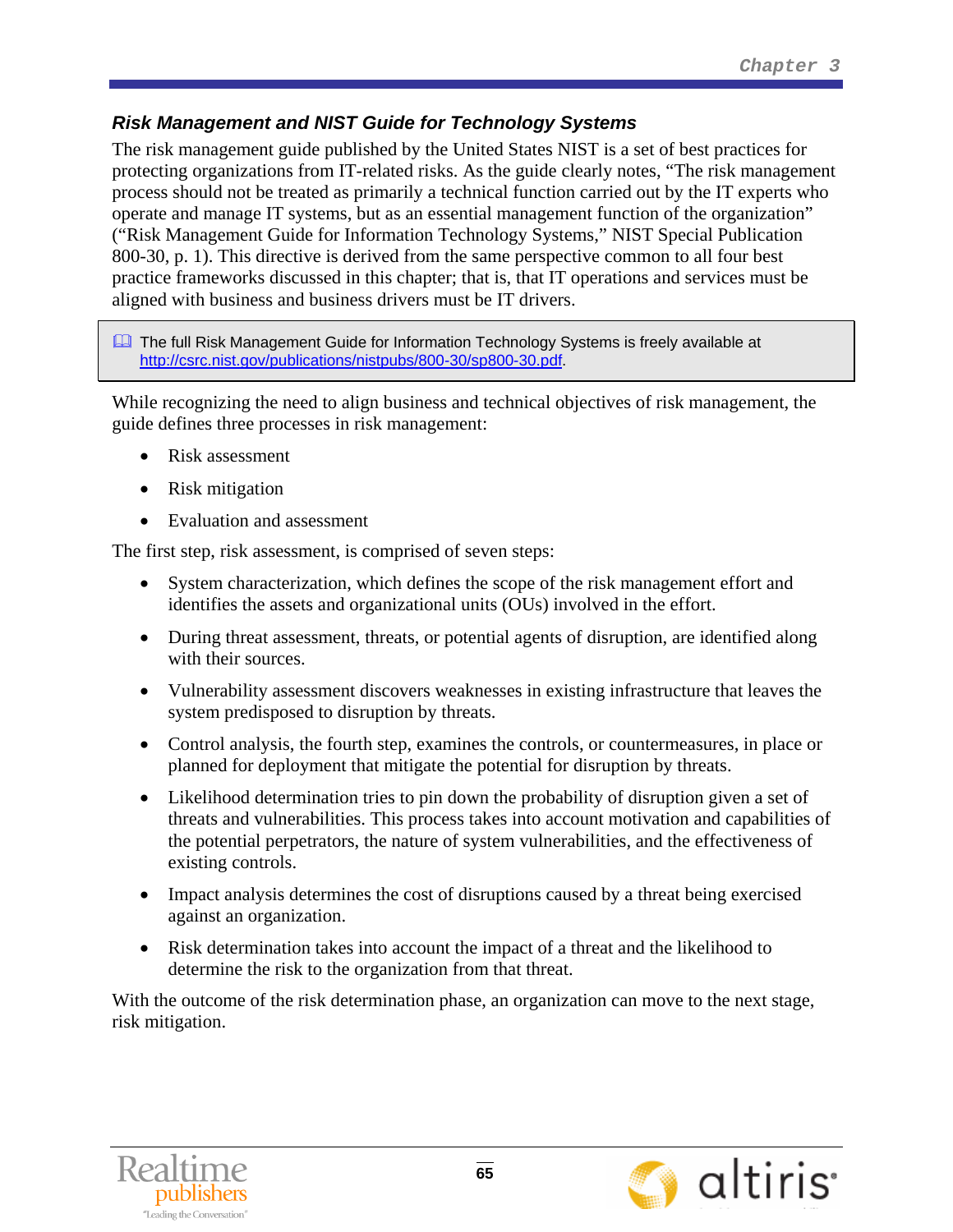#### <span id="page-22-0"></span>**Risk Mitigation**

During the risk mitigation phase, information learned in the risk assessment phase is used to determine appropriate measures for reducing risk for the least cost and with the least disruptive impact on the organization. The risk mitigation phase has several components:

- Understanding risk mitigation options
- Developing and implementing risk mitigation strategy
- Conducting cost benefit analysis and dealing with residual risk

There are several risk mitigation options outlined in the NIST guide:

- Risk assumption, which essentially accepts the risks or provides for some controls to reduce the risk
- Risk avoidance, which requires steps to remove the cause of the risk
- Risk limitation, which lessens the impact of a risk by use of preventive controls
- Risk planning, which introduces prioritized controls
- Research, which entails investigating the risk in an effort to discover new controls
- Risk transfer, which entails purchasing insurance to transfer the risk to a third-party

The guide provides several rules of thumb for risk mitigation strategies. First, if a risk does exist, try to reduce the likelihood the vulnerability will be exercised by applying layered protection and other architectural devices and administrative controls. Second, increase the cost to the potential perpetrator so that the cost exceeds the value of the information stolen. Finally, when the cost is great, purchase insurance to mitigate risk.

The risk mitigation strategy is implemented through a series of technical, management, and operational controls. Technical controls contain some element of hardware, software, or architectural countermeasure to mitigate risks. Management controls focus on policies, procedures, and guidelines that work in conjunction with other types of controls to mitigate risks. Operational controls focus on the governance of security measures and the identification of weaknesses in the existing security posture of an organization.

Cost benefit analysis studies help to identity the set of controls in place, their cost, and their impact on reducing risk. The purpose of conducting a cost benefit analysis is to find the best combination of controls that mitigate the greatest risks for the least cost. However, even with properly implemented controls and solid governance processes, risks may still remain. These are known as residual risks.



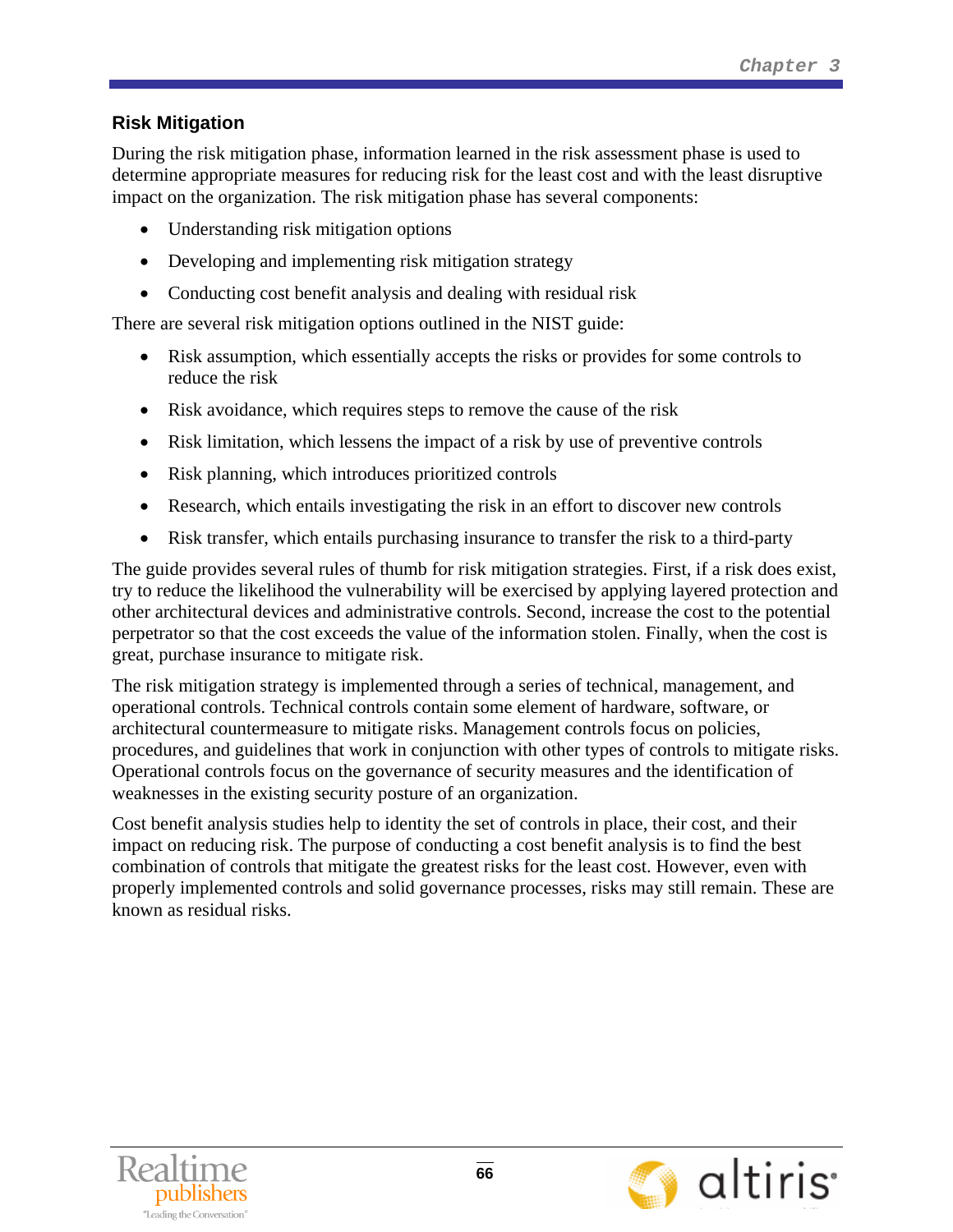#### <span id="page-23-0"></span>**Risk Evaluation and Assessment**

The risk evaluation and assessment component of the NIST risk guide focus on two components: good security practices and keys to successful risk management. The recommended good security practices include:

- Integrating risk mitigation into the software development life cycle
- Developing a schedule for assessing and mitigating risks
- Conducting risk mitigation studies when there are major changes in the IT infrastructure or when there are major changes to policies

The guide also identifies key success factors, many of which are common to other best practices and IT methodologies. These include:

- Commitment by executive and IT management
- Knowledgeable risk management team familiar with the particular IT environment as well as risk management methodologies
- Cooperation of users
- Ongoing evaluation and assessment practices

The Risk Management Guide for Information Technology Systems is a framework for addressing the problem of risk in IT systems. Unlike ITIL and COBIT, this framework is narrowly focused on one management process within IT. It does, however, demonstrate that specialized frameworks have much to offer IT management.

# **Leveraging SOM to Support Frameworks and Standards**

The frameworks and best practices described in this chapter have distinct benefits and advantages. ITIL emphasizes the improvement of executing IT operations. COBIT tackles the problems of governance and control within IT. The ISO 17799 security standard and the NIST risk management guide focus on particular processes within IT. As diverse as these frameworks are, they have common characteristics and requirements.

These frameworks define repeatable processes that are broadly applicable to IT operations across industries. They define controls, goals, and metrics for implementing and measuring the effectiveness of those controls. They also leave implementation details to IT practitioners—and this is where SOM makes its contribution.

These frameworks are guides for running IT operations, but they depend on raw information about IT assets and processes. The ability to gather, analyze, and leverage that information is an outcome of SOM. SOM structures include a centralized change management database and a set of operationally oriented processes that parallel many of the tasks outlined in the frameworks described in this chapter.